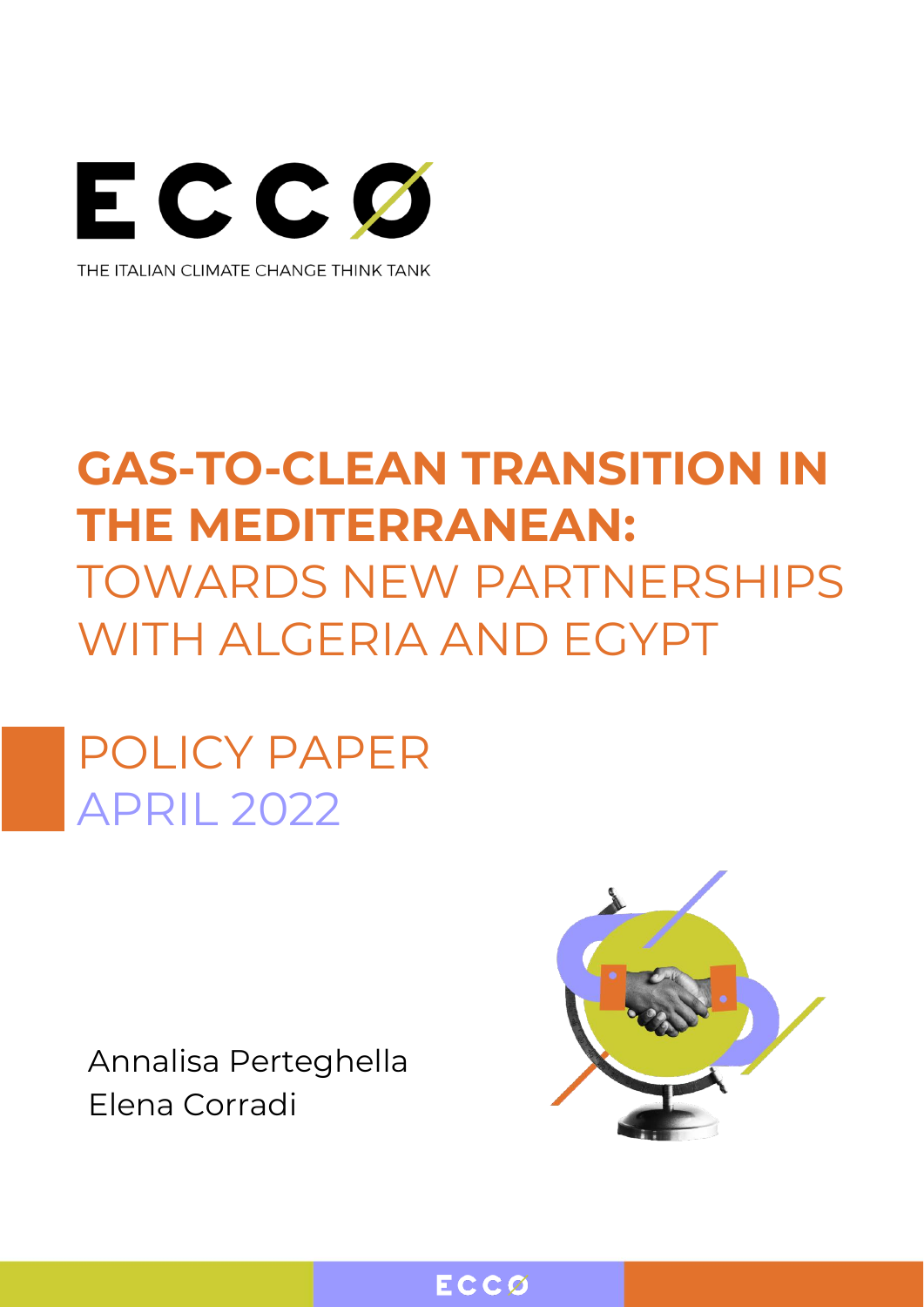## **TABLE OF CONTENT**

|  | 2 INTRODUCTION: THE ENERGY SECURITY-CLIMATE SECURITY     |  |  |  |  |  |
|--|----------------------------------------------------------|--|--|--|--|--|
|  |                                                          |  |  |  |  |  |
|  |                                                          |  |  |  |  |  |
|  | 4 A NEW PARTNERSHIP FOR THE GAS-TO-CLEAN TRANSITION      |  |  |  |  |  |
|  |                                                          |  |  |  |  |  |
|  | 5 THE DEVELOPMENT OF RENEWABLES IN                       |  |  |  |  |  |
|  | <b>ALGERIA AND EGYPT: OBSTACLES AND OPPORTUNITIES 14</b> |  |  |  |  |  |
|  |                                                          |  |  |  |  |  |
|  | <b>7 CONCLUSIONS: NEW PARTNERSHIPS TO UNLOCK</b>         |  |  |  |  |  |
|  |                                                          |  |  |  |  |  |
|  |                                                          |  |  |  |  |  |

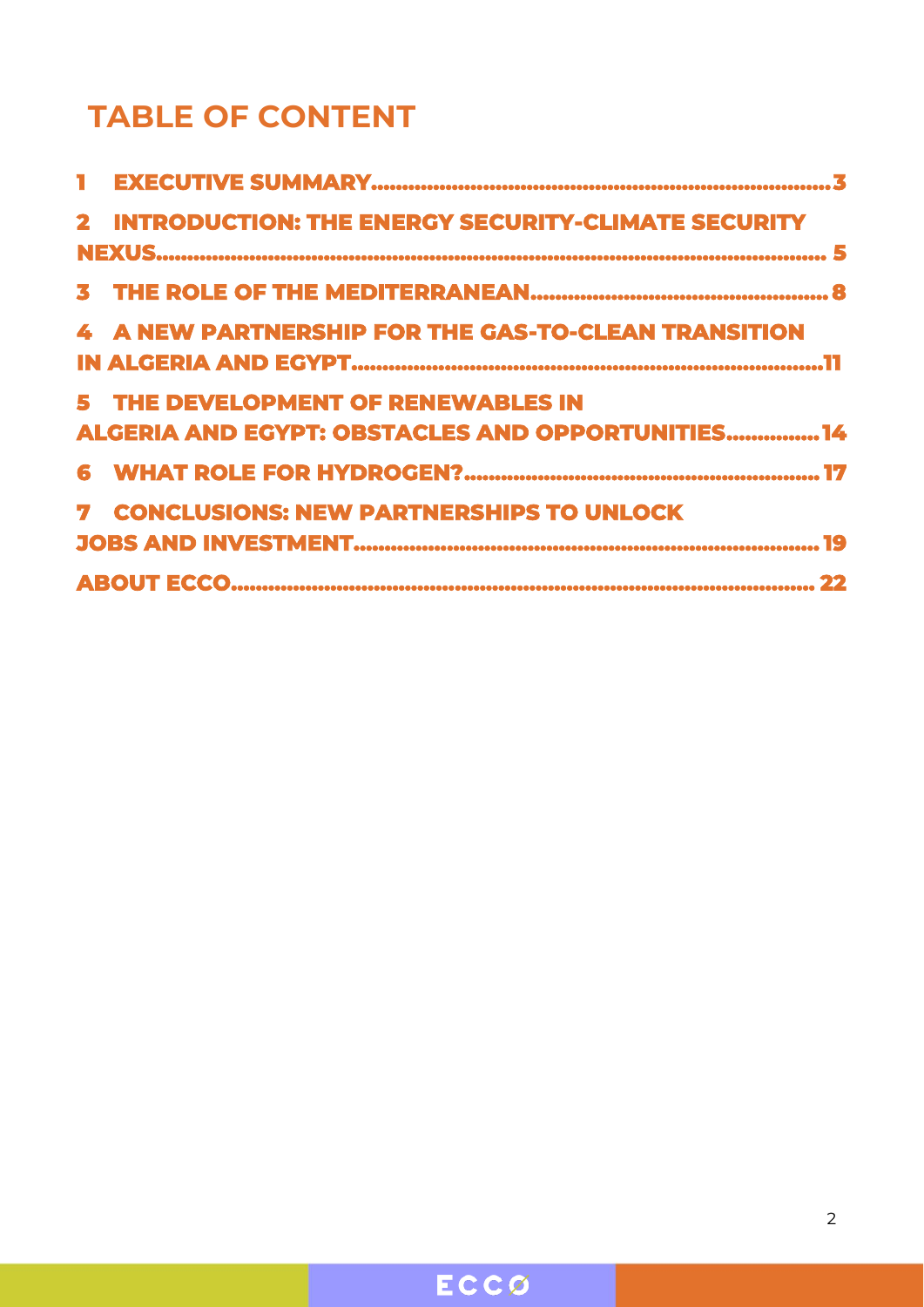#### <span id="page-2-0"></span>**1 EXECUTIVE SUMMARY**

The Russian invasion of Ukraine has made it imperative for the European Union to break free from its energy dependence on Moscow. European gas purchases bring an average of approximately €400 million per day into the Kremlin's coffers, including around €92 million per day from Italy. The REPowerEU action plan drawn up by the European Commission to tackle the energy crisis and end dependence on Moscow by 2030 outlines a strategy based on two pillars: diversification of supplies, with a view to increasing emancipation from Russia, and acceleration of renewable energy and energy efficiency, with a view to reducing Europe's dependence on fossil fuels. According to the REPowerEU plan, European gas demand will in fact decrease by 40% in 2030 compared to 2021. The Commission's plan therefore seems to correctly combine the concepts of energy security and climate security. The energy crisis is not the only crisis Europe is called upon to tackle. Equally urgent is the response to the climate crisis, as recently recalled by the latest IPCC report on Mitigation. In the search for alternative suppliers to Russia, the EU and Italy have identified the Mediterranean – and especially Algeria and Egypt – as a region of primary importance. At present, however, for these countries to increase their gas exports to the EU and thus help close the Russian gas gap, large investments would be needed to significantly increase production. Such investments would either tie the EU and its member countries to the region and to natural gas well beyond the time limits set for decarbonisation, or condemn the producing countries to investments that would not be repaid by the decreasing demand for gas in Europe.

Cooperation with Algeria and Egypt should instead include the creation of a partnership for the gas-to-clean transition: this means increasing the share of renewables in the electricity mix of these two countries so as to free up more gas for export. Considering that the electricity generation of these countries depends almost exclusively on gas, with the exception of oil and hydroelectric in Egypt, increasing the share of renewables in the electricity mix to 20% in one year would "free up" 11.5 bcm of gas for export (7.9 bcm in Egypt and 3.7 bcm in Algeria). An additional 13.5 bcm of gas could be included by capturing "gas flaring" and "gas venting" (gas released into the atmosphere) in Algeria – the fifth country in the world for flaring – helping to reduce CO2 emissions. Adding the latter 13.5 bcm of captured wasted gas to the 11.5 bcm of gas "freed up" for export by generating electricity from renewable resources, and taking into account the remaining export capacities of the two countries, would result in 24.5 bcm of extra gas available for export.

Initiating the clean transition in the energy sector in North African countries can entail complex challenges regarding political reforms, significant financial resources and technological expertise. Replicating what happened in 2021 when support was offered to kick-start the transformation of South Africa's energy sector and accelerate its exit from coal, the EU and Member States bordering the Mediterranean could offer support to establish collaborative platforms to secure know-how and drive public, private and philanthropic investments to embark on an accelerated process towards a clean and just energy transition in line with the climate ambitions of the beneficiary countries. Algeria and Egypt, as demonstrated in this paper, may be the first two Mediterranean countries with which to undertake this type of partnership. In particular, building on the strength of its geographical, political and diplomatic profile, Italy could play a leading role in coordinating European support for the energy transition in Algeria, together with the European Commission.

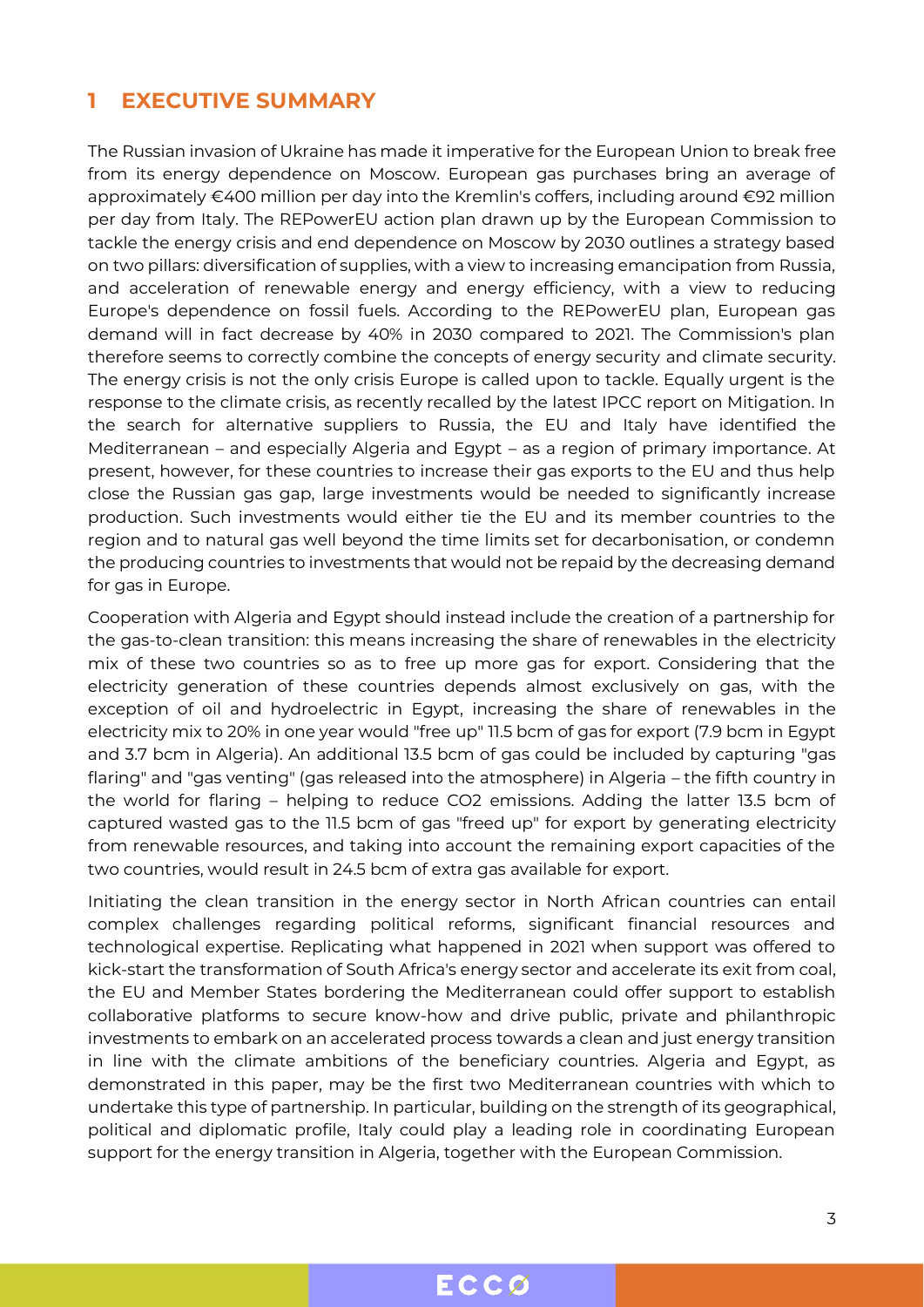The realisation of a partnership between Europe and the Mediterranean for the gas-to-clean transition would benefit both sides:

- Europe would receive more gas supplies, for a total of 24.5 bcm, thus covering a significant part of the additional supplies identified by the REPowerEU plan as necessary to free itself from dependence on Russia. In Algeria and Egypt, the possibility of exporting greater quantities of gas at current prices (which are expected to remain high over the next two years) would allow for higher revenues than those obtained on the domestic market, where subsidies (especially in the case of Algeria) remain and turn into unproductive public spending.
- New investments for the expansion of gas production and its transport would commit Europe to fossils for a long time. In this way, the EU would make itself dependent on a region, the Mediterranean, with a high geopolitical risk and risk of supply disruption. On the contrary, investments in the Mediterranean energy transition would be valuable investments in the long run because they would contribute to reshaping the region's socio-economic systems in a more inclusive way, while sheltering governance systems from the destabilising consequences of the decrease in oil and gas revenues resulting from European decarbonisation policies. According to RCREEE estimates based on IRENA data, achieving national renewable energy targets in Algeria and Egypt would create 60,060 and 147,378 new jobs respectively.
- $\Diamond$  Through the development of renewables, mitigation policies are put in place, which the latest IPCC report identified as necessary to prevent global warming from exceeding the Paris targets. The Mediterranean is particularly exposed to the impacts of climate change such as sea level rise (which endangers coastal ecosystems, human settlements, infrastructure and tourism), water scarcity and soil drying, with consequences on agriculture, water supply for housing and industry. These impacts can lead to economic, social and political instability, with consequences also for Europe.

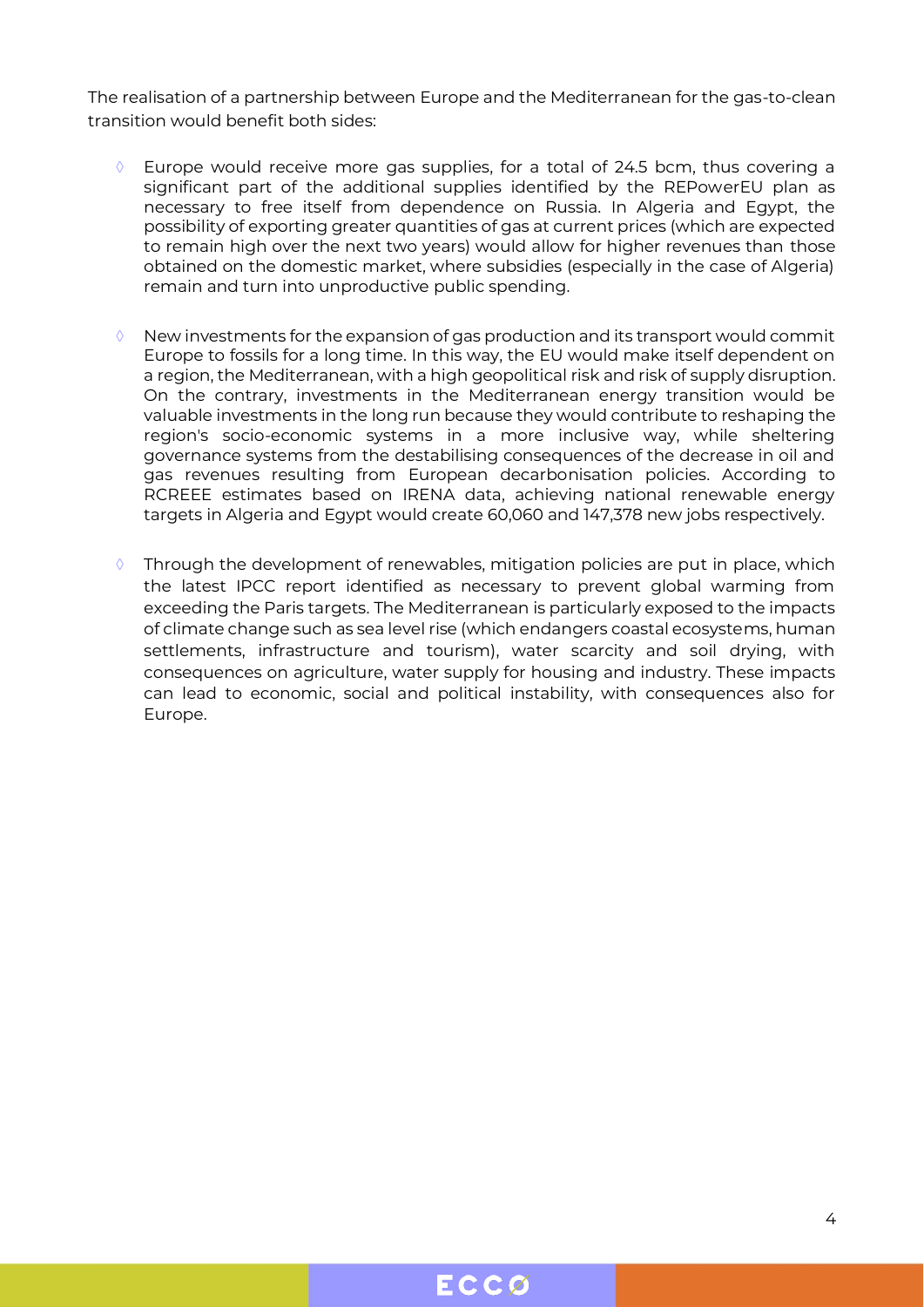#### <span id="page-4-0"></span>**2 INTRODUCTION: THE ENERGY SECURITY-CLIMATE SECURITY NEXUS**

The Russian invasion of Ukraine has rekindled the debate on the necessity for the European Union to free itself from its energy dependence on Moscow. This is not the first time the discussion takes place: following the outbreak of the crisis in Ukraine that later resulted in the Russian annexation of Crimea, the European Commission presented in May 2014 the [European Energy Security Strategy,](https://eur-lex.europa.eu/legal-content/EN/TXT/PDF/?uri=CELEX:52014DC0330) recognising the foreign policy implications of its energy policy and the need for a common and coordinated energy policy. The Commission's subsequen[t Communication on the Strategy for](https://eur-lex.europa.eu/legal-content/EN/TXT/?uri=COM:2015:80:FIN) an Energy Union presented in February 2015 indicated the need to diversify gas supplies to increase Europe's resilience to possible supply disruptions, and pointed in particular to the Southern Corridor, Algeria and the Mediterranean, as the strategic route for diversification.

Over the years, however, dependence on Moscow has not decreased; on the contrary, EU imports from Russia have shown an [increasing trend](https://appsso.eurostat.ec.europa.eu/nui/submitViewTableAction.do) since 2010.



*Source: Eurostat, calculated on total imports from non-EU27 countries*

the state of the state of the state of the state of the state of the state of the state of the state of the st In the meantime, moreover, with the launch of the **[Green Deal](https://ec.europa.eu/info/strategy/priorities-2019-2024/european-green-deal_en)** in December 2019, the European Union has reaffirmed its willingness – already acknowledged in 2009 with the launch of the  $20-20-20$  Plan – to link its energy policy to the achievement of climate objectives. The European Green Deal, conceived as a plan for the economic transformation of the EU into "a modern, resource-efficient and competitive economy", has since become an integral part of the EU's post-pandemic recovery plan, with 30% of Next Generation EU devoted to adapting Member States' economies to climate targets. In its [Fit for 55 package](https://eur-lex.europa.eu/legal-content/EN/TXT/?uri=CELEX%3A52021DC0550) presented in July 2021, the EU outlined the policy actions needed to achieve its

ECCØ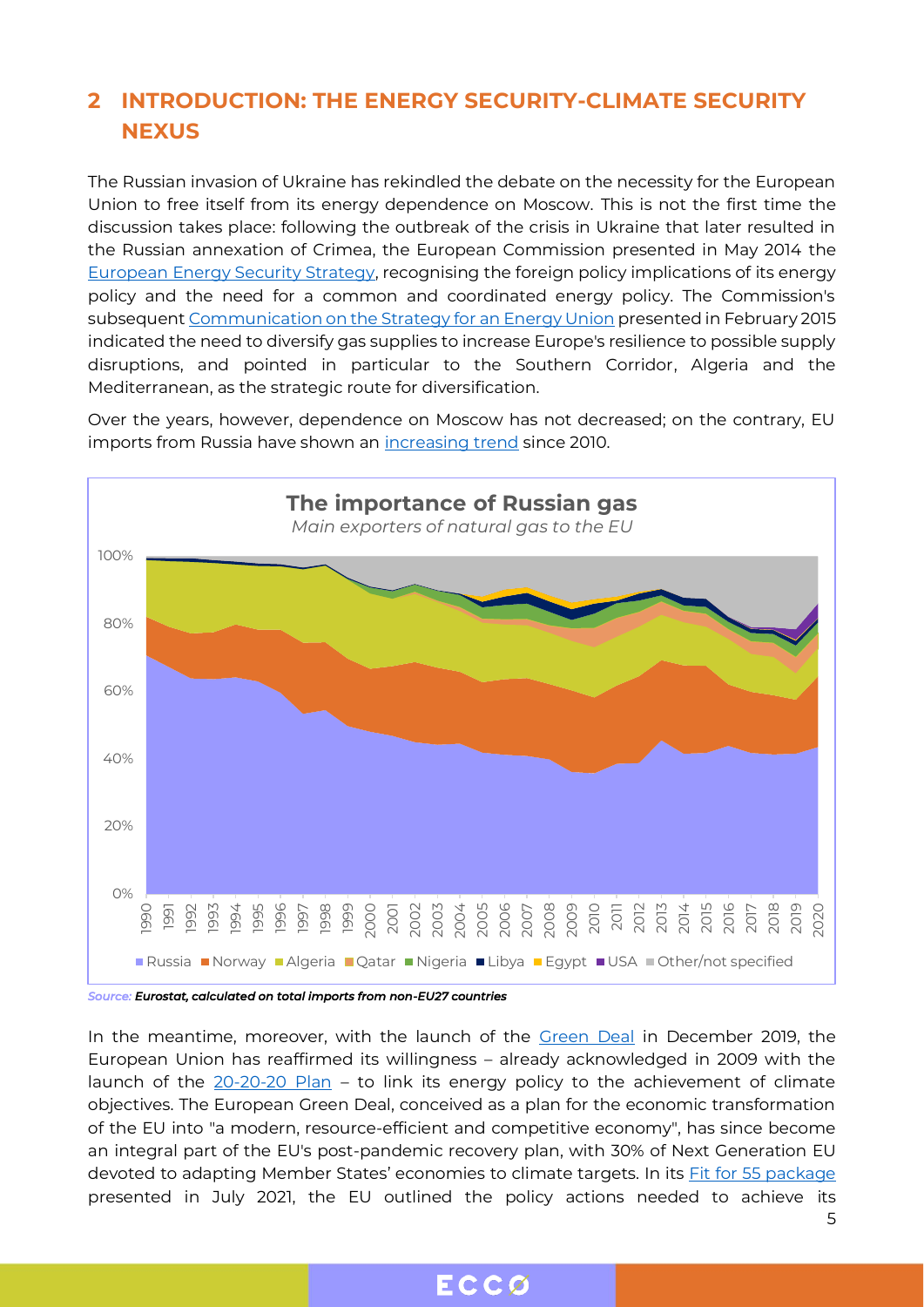decarbonisation targets, including reaching 40% renewables in the energy mix by 2030 and raising the energy efficiency targets.

This premise is necessary to understand what actions are to be taken today, in the face of the obvious need to put an end to European energy dependence on Russia, responsible for the invasion of Ukraine and the violation of the security system in force in Europe since the end of the Cold War. [Europe's gas purchases](https://www.washingtonpost.com/world/2022/04/05/eu-ban-coal-sanctions-bucha-massacre-ukraine/) from Moscow bring an average of about €400 million per day into the Kremlin's coffers, including about €92 million per day from Italy<sup>1</sup>. The objective declared by European leaders at the [informal Versailles summit](https://www.consilium.europa.eu/en/press/press-releases/2022/03/11/the-versailles-declaration-10-11-03-2022/) of reducing and, in perspective, eliminating gas imports from Russia is therefore key not only to European energy security but also to stopping European financing of the Russian war effort.

This objective has been well received by the European Commission, which on 8 March presented the [REPowerEU](https://eur-lex.europa.eu/legal-content/EN/TXT/?uri=COM%3A2022%3A108%3AFIN) action plan to tackle the energy crisis and end dependence on Russian gas by 2030. The new strategy is based on two principles: the diversification of supplies, with a view to increasing emancipation from Russia, and the acceleration of renewables and energy efficiency, with a view to reducing European dependence on fossil fuels. European guidelines therefore make clear that the search for alternative suppliers to Russia should not compromise the EU's climate commitments set out in the [European](https://ec.europa.eu/clima/eu-action/european-green-deal/european-climate-law_en)  [Climate Law:](https://ec.europa.eu/clima/eu-action/european-green-deal/european-climate-law_en) a 55% reduction in net emissions by 2030 and the achievement of climate neutrality by 2050. The REPowerEU plan accelerates Europe's efforts to reduce its dependence on gas: while the Fit for 55 package reduced demand by an equivalent of 100 bcm by 2030, REPowerEU requires an acceleration up to 160 bcm, equivalent to a 40% reduction in 2030 compared to demand in 2021<sup>2</sup>.

It is thus necessary to prevent the search for alternative supplies to Russian gas from turning into new investments in this sector, which would bind the Union and its Member States well beyond the time limits set for decarbonisation. This is not the time to slow down the ecological transition: on the contrary, it is the time for a serious acceleration.

The energy crisis is not the only crisis Europe – and the rest of the world – is to act upon. Just as urgent is the response to the climate crisis. As shown by the IPCC's February 2022 report ["Impacts, Adaptation and Vulnerability",](https://www.ipcc.ch/report/ar6/wg2/) the impacts of climate change are already manifesting themselves beyond what was expected: heat waves, droughts and floods are already putting lives, biodiversity and infrastructure at risk, with knock-on effects on water and food security and economic growth. According to the Swiss Re Institute's [Climate](https://www.swissre.com/institute/research/topics-and-risk-dialogues/climate-and-natural-catastrophe-risk/expertise-publication-economics-of-climate-change.html)  [Change Economic Risk Index,](https://www.swissre.com/institute/research/topics-and-risk-dialogues/climate-and-natural-catastrophe-risk/expertise-publication-economics-of-climate-change.html) rising temperatures by 2050 could erode between 11% and 18% of global GDP. The [latest IPCC report on mitigation,](https://www.ipcc.ch/report/sixth-assessment-report-working-group-3/) presented in April 2022, confirmed that the window to stop climate change is closing. According to the report, without a change of course and a halt to the construction of new fossil infrastructure, current policies would lead to [a warming of 2.7°C or more](https://wedocs.unep.org/bitstream/handle/20.500.11822/36991/EGR21_ESEN.pdf) by the end of the century, while current net emission reduction commitments would still produce a warming of around 2.2°C.

<sup>&</sup>lt;sup>1</sup> To estimate the Italian expenditure on natural gas imports, we considered the daily physical flows from 24 February to 22 March at the Tarvisio entry point published by [Snam](https://www.snam.it/it/trasporto/dati-operativi-business/0_mappa_interattiva/) and the spot price at the Dutch TTF hub published by the European Energy Exchange ( $EEX$ ). While a part of gas sales is bought on the spot exchange, a part is sold with long-term contracts indexed to oil and gas prices. <sup>2</sup> Calculations made by ECCO based on gas savings from increased renewables and energy efficiency shown in the REPowerEu Plan as additional to Fit for 55 (see table page 6 of the [Communication\)](https://eur-lex.europa.eu/resource.html?uri=cellar:71767319-9f0a-11ec-83e1-01aa75ed71a1.0001.02/DOC_1&format=PDF). For EU gas consumption in 2021 see [IEA.](https://www.iea.org/news/how-europe-can-cut-natural-gas-imports-from-russia-significantly-within-a-year)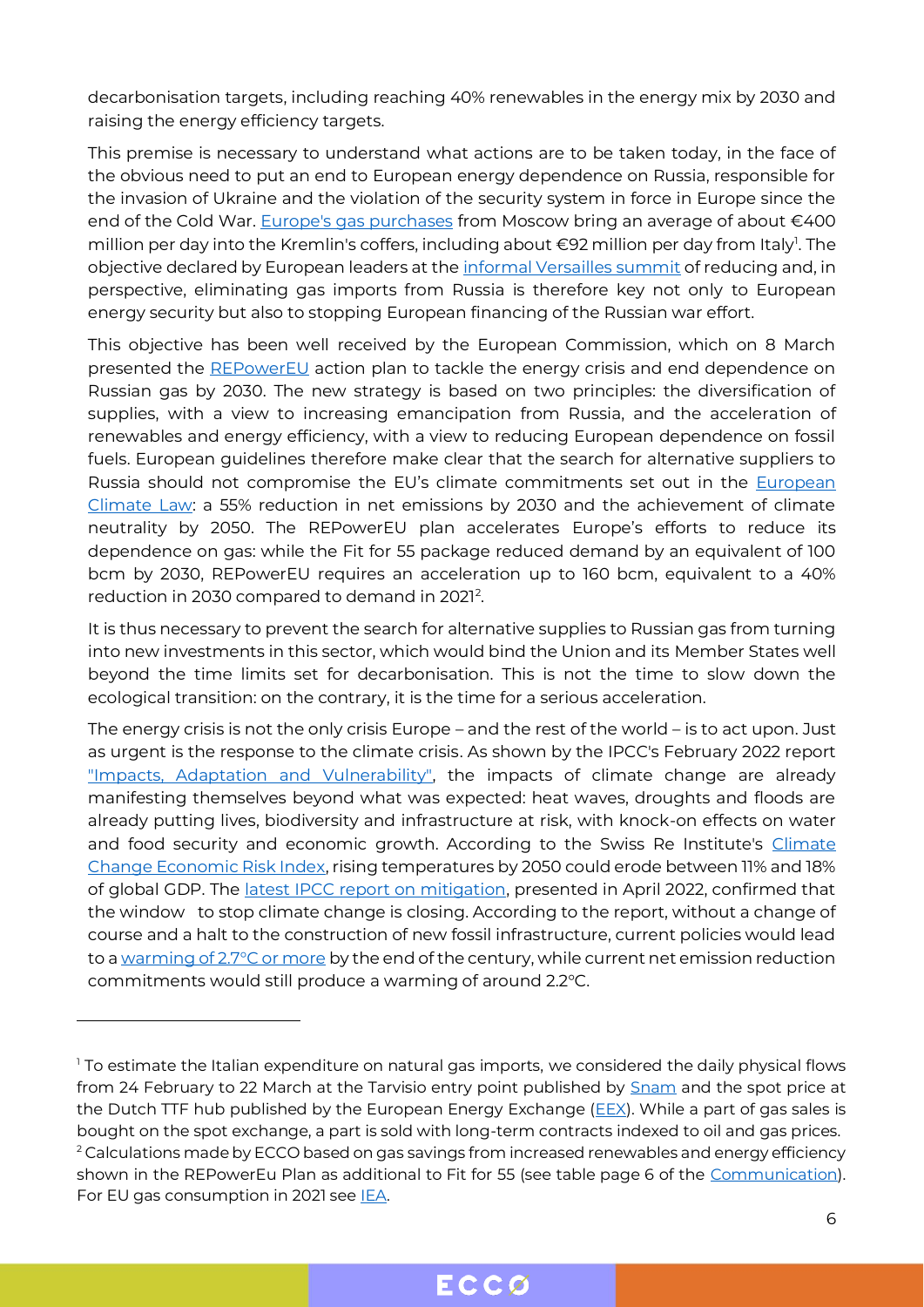It is therefore no longer possible or useful to distinguish between energy security and climate security. On the contrary, a true resilience strategy must integrate the two concepts.

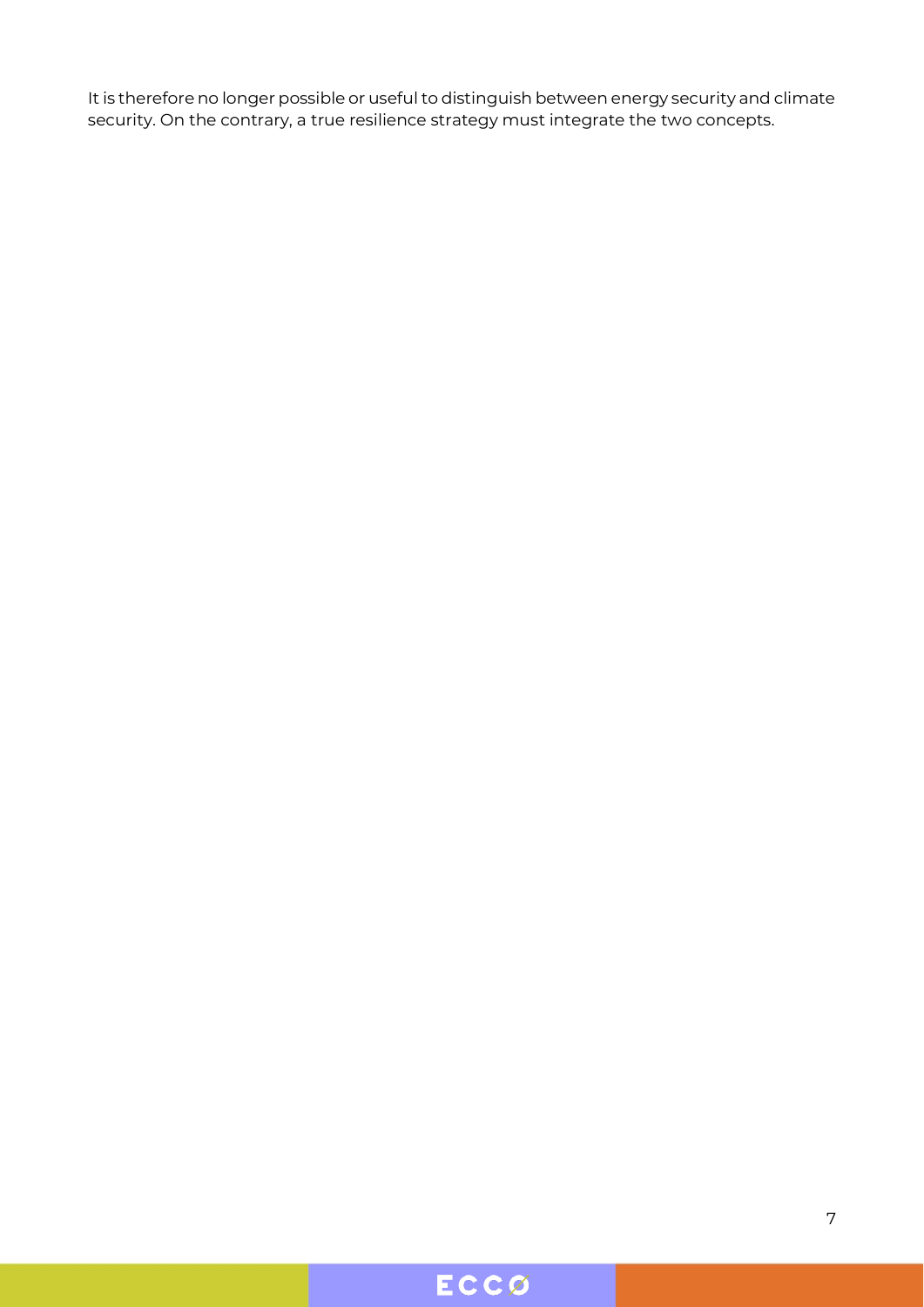#### <span id="page-7-0"></span>**3 THE ROLE OF THE MEDITERRANEAN**

Since the beginning of the Russian invasion of Ukraine, the European Union and its Member States have been searching for alternative suppliers to Russia, identifying the Mediterranean and sub-Saharan Africa as preferred areas. As the two regions are characterised by different levels of development and needs, they are to be approached in two different ways. This paper focuses on the approach to the Mediterranean. In particular, Italy and Europe seem to be focusing on strengthening energy cooperation with Algeria and Egypt to emancipate themselves from Russian gas. Together these two countries hold three quarters of the [natural gas reserves](https://www.eia.gov/international/data/world/natural-gas/dry-natural-gas-reserves?pd=3002&p=000000000000000000004&u=0&f=A&v=mapbubble&a=-&i=none&vo=value&&t=C&g=00000000000000000000000000000000000000000000000001&l=249-ruvvvvvfvtvnvv1vrvvvvfvvvvvvfvvvou20evvvvvvvvvvnvvvs0008&s=315532800000&e=1609459200000) in the Mediterranean<sup>3</sup>.

Even before the Russian invasion of Ukraine, on 17 February, on the sidelines of the joint European Union-African Union summit, EU Energy Commissioner Kadri Simson [met](https://twitter.com/KadriSimson/status/1494312178014470147) Egyptian Oil Minister Tarek El-Molla to discuss future EU-Egypt cooperation on energy, including in the "short and medium term on LNG and in the long term on renewables and hydrogen". A few days after the outbreak of war, on 28 February, Italian Foreign Minister Luigi Di Maio paid an official visit to Algiers, [announcing](https://www.agi.it/estero/di-maio-l-algeria-ci-sosterra-nel-breve-e-lungo-periodo-15836476/temporeale/2022-03-02/) "a stronger energy partnership" with Algeria "in the short, medium and long term". The next day, Spain's Minister for Ecological Transition Teresa Ribera Rodriguez [said](https://www.bloomberg.com/news/articles/2022-03-01/spain-says-algeria-s-ready-to-send-more-gas-to-europe) that "Algeria is ready to supply more gas". On 29 March, the [Strategic Dialogue](https://www.esteri.it/en/sala_stampa/archivionotizie/comunicati/2022/03/dialogo-strategico-italia-algeria-alla-farnesina/) between Italy and Algeria was held in Rome, with more than 60 representatives of ministries and organisations from both countries present. The Dialogue was divided into three working groups dedicated to political and security cooperation, economic cooperation and cooperation on global issues and the protection of common goods in the Mediterranean, and represents a clear sign of renewed Italian interest in Algeria.

The current situation shows a clear imbalance in the concept of energy security, understood only as security – and therefore diversification – of supplies, hence the risk of new investments in gas to expand existing production. This dimension of energy security, however, does not take into account either the clean, higher impact and readily available [alternatives to gas](https://eccoclimate.org/wp-content/uploads/2022/03/Phasing-out-russian-gas-analysis.pdf) – such as savings, efficiency and renewables – or the projected reduction in European gas demand by 2030 (40% less than in 2021), if the Fit for 55 and REPowerEU packages are implemented. Moreover, since the Mediterranean region is far from being an area of stability and cooperation, tying European energy security to this region risks being a short-sighted strategy.

There are several risk factors in the region today:

 **Geopolitical risk**: More than ten years after the outbreak of the Arab Springs, the deep-seated motivations behind the uprisings have not been addressed or resolved. The conflicts in Libya, Yemen and Syria are far from being resolved. Elsewhere, authoritarian restoration has only provided a cloak of apparent stability over extremely fragile social, economic and political situations, with increasing restrictions on freedom of expression, civil, political and social freedoms. This basic fragility has been compounded firstly by the economic crisis triggered by the pandemic and now by the wave of hyperinflation and the crisis in commodity prices, which threatens to

<sup>&</sup>lt;sup>3</sup> Libya, covering 18% of natural gas reserves in the Mediterranean, is the third largest country in the region in terms of quantity of reserves, but political instability and insufficient infrastructure prevent it from increasing gas exports significantly.

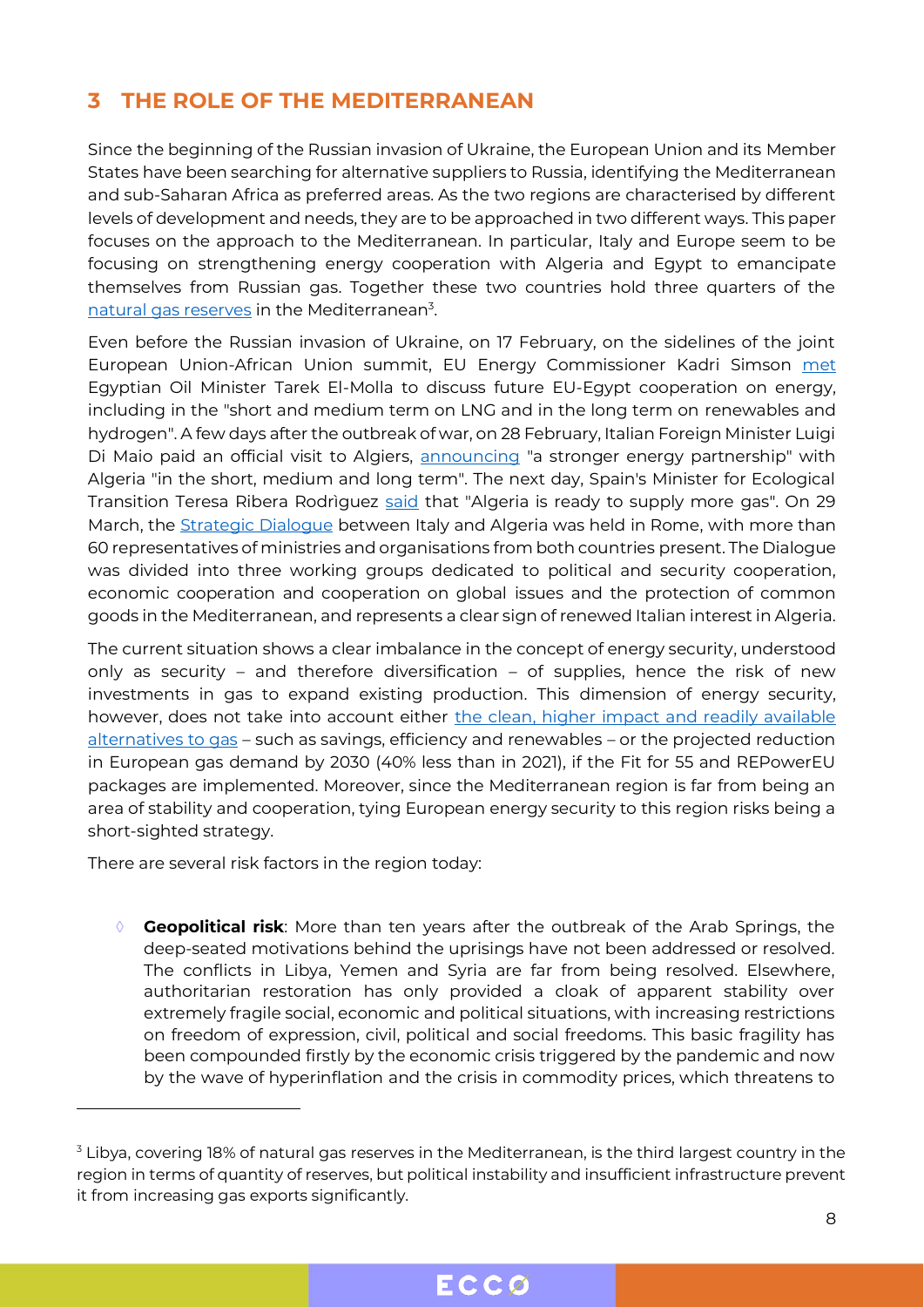derail the already precarious post-Covid recovery. There is also a food crisis looming due to the dependence of countries in the region on food commodity imports from Russia and Ukraine. Egypt, in particular, which imports over 80% of its wheat from Russia and Ukraine, has seen bread prices rise by 25% in the first three weeks of the conflict. In the medium term, therefore, several elements of fragility present in the region today could combine to form a perfect storm and give rise to a new wave of instability.

 **Risk of supply disruption**: Increased dependence on the Mediterranean would not protect Europe from risks of supply disruptions and future conflicts. In 2010, before the outbreak of war in Libya, 85% of Libyan oil exports were destined for the European market, with Italy, France and Spain dependent on Libyan crude for 22%, 16% and 13% respectively. Dependence on natural gas was even higher: 100% of Libyan natural gas exports were destined for Europe. The fall of Gaddafi and the long civil war that followed severely jeopardised our energy security: Libyan natural gas exports to the EU plummeted from 10 bcm in 2010 to 2.4 bcm the following year. In January 2013, a terrorist attack by al-Qaeda on the In Amenas gas plant in Algeria interrupted production [\(9 bcm of gas per year\)](https://www.reuters.com/article/us-sahara-crisis-gas-idUSBRE90K0GT20130121), which was only restored in January 2014. A more recent example, also involving Algeria, dates back to November 2021, when, due to the breakdown of diplomatic relations with Morocco, Algiers cut off the supply of gas to Spain via the Maghreb-Europe pipeline (13.5 bcm) transiting Moroccan territory, allowing only the supply via the Medgaz submarine pipeline (10.5 bcm) that

directly connects Algeria and Spain..

- **Economic risk**: The current record level of gas prices follows the alteration in supply and demand due to the post-pandemic economic recovery and geopolitical tensions. However, from 2008 up until autumn 2021, gas prices were following a downward trajectory, having reached €4.65/MWh in May 2020 at the TTF (Title Transfer Facility) in Amsterdam, the reference market in Europe. This figure, combined with oil price volatility, meant that Algeria reported a [public deficit](https://www.imf.org/external/datamapper/GGXCNL_G01_GDP_PT@FM/DZA) of 9.3% of GDP in 2021 (after a peak of 15.3% in 2015). Although uncertainty about the course of the war in Ukraine does not currently allow forecasts to be made, in the medium to long term, a return to pre-crisis prices or a repetition of periods of volatility would make it highly risky for producing countries to continue to rely on gas revenues. In this context, the [announcement](https://www.theafricareport.com/163920/algerias-sonatrach-announces-40bn-in-investments/) by the CEO of the Algerian energy company Sonatrach, Toufik Hakkar, that Algeria intends to invest USD 40 billion in oil exploration, production and refining and gas exploration and extraction between 2022 and 2026 is particularly risky. Indeed, such investments risk not to ensure an adequate return. On the contrary, they take capital and political attention away from projects that could have a better impact on the country's energy and climate security.
- **Climate risks**: According to the International Energy Agency (IEA), to achieve climate neutrality by 2050 and keep the global temperature rise within the 1.5°C limit set by the Paris Agreement there should be no new oil and gas development project beyond those already approved in 2021. This recommendation was confirmed by the April 2022 IPCC report "Climate Change Mitigation". The risk of failing to meet mitigation targets adds to the risk of extreme climate impacts which, according to the February 2022 IPCC report on "Impacts, Adaptation and Vulnerability", is particularly high for the Mediterranean basin. In fact, the region has elements of vulnerability such as a large and growing urban population, a growing number of people living in settlements affected by sea level rise, severe water scarcity, increasing demand for water for irrigation, high economic dependence on tourism. These vulnerability factors contribute to amplifying the impacts of climate change, which the IPCC report identifies as:

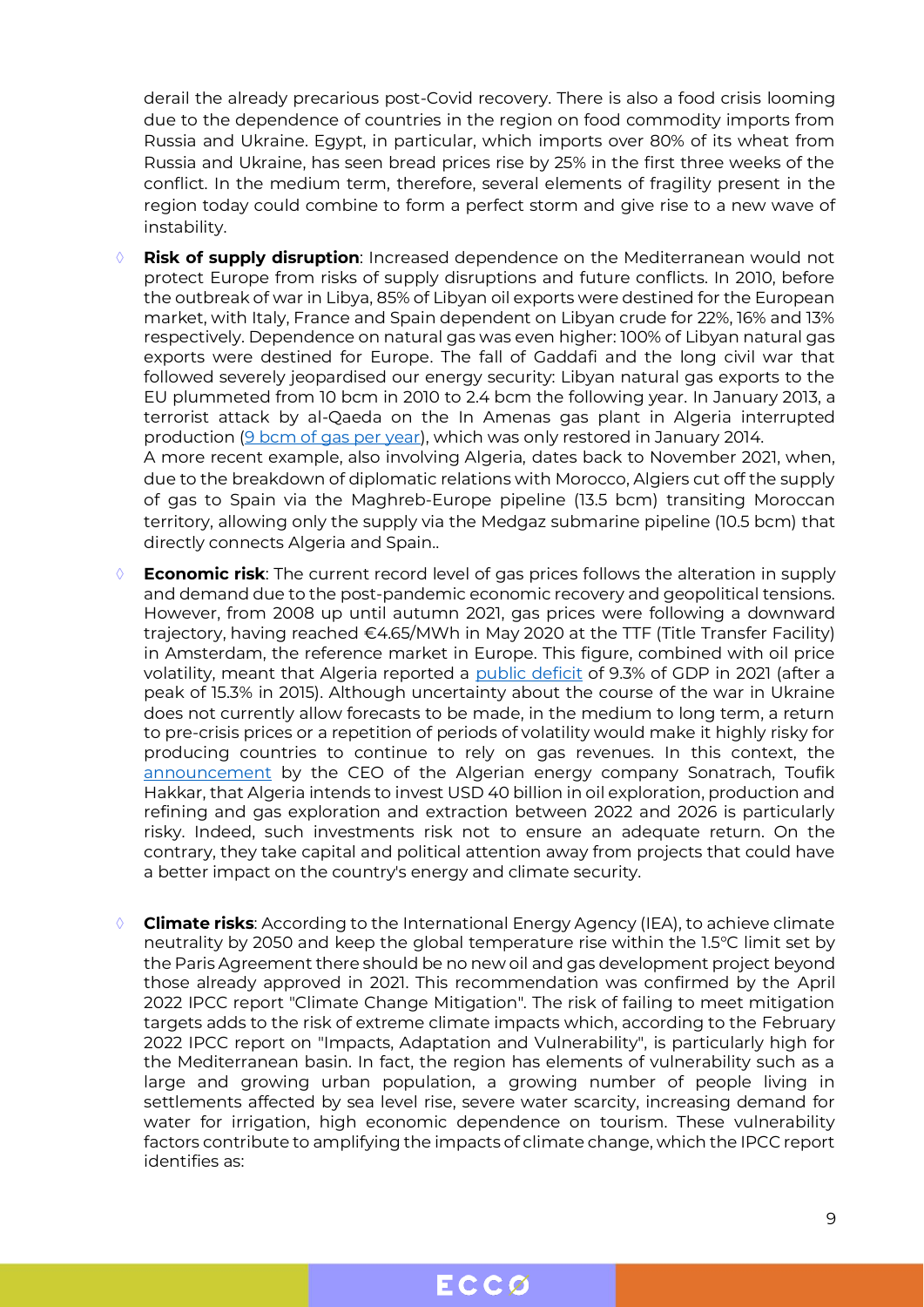- Sea level rise with consequent risk of coastal flooding, erosion and salinisation that threaten coastal ecosystems, human settlements, infrastructure and tourism.
- Water scarcity and soil drying up, affecting agriculture, water supply for housing, industry. In rural communities, desertification can lead to social and, eventually, eventually, political instability, eventually,  $p$
- **Non-transition risk**: As outlined above (see Economic risk), new investments in these countries' fossil sector, without equivalent energy transition interventions, risks reinforcing a relationship of dependence on oil and gas rent. This dependence is resulting problematic in the face of falling prices and will be even more so when Europe reduces its imports as a result of its decarbonisation strategy. The disappearance of rents in countries whose socio-economic and political systems are based on them risks giving rise to new instability. This risk is [particularly high](https://www.bruegel.org/2021/02/the-geopolitics-of-the-european-green-deal/) for Algeria. The country receives over 90% of its [export revenue](https://unctadstat.unctad.org/wds/TableViewer/tableView.aspx) from the sale of oil and gas; 68% of this revenue comes from Europe. It is therefore clear that there is an urgent need to put in place a plan to diversify the country's economic structure that can guarantee economic and social stability in a scenario of severe rent reduction.



*Source – UNCTAD*

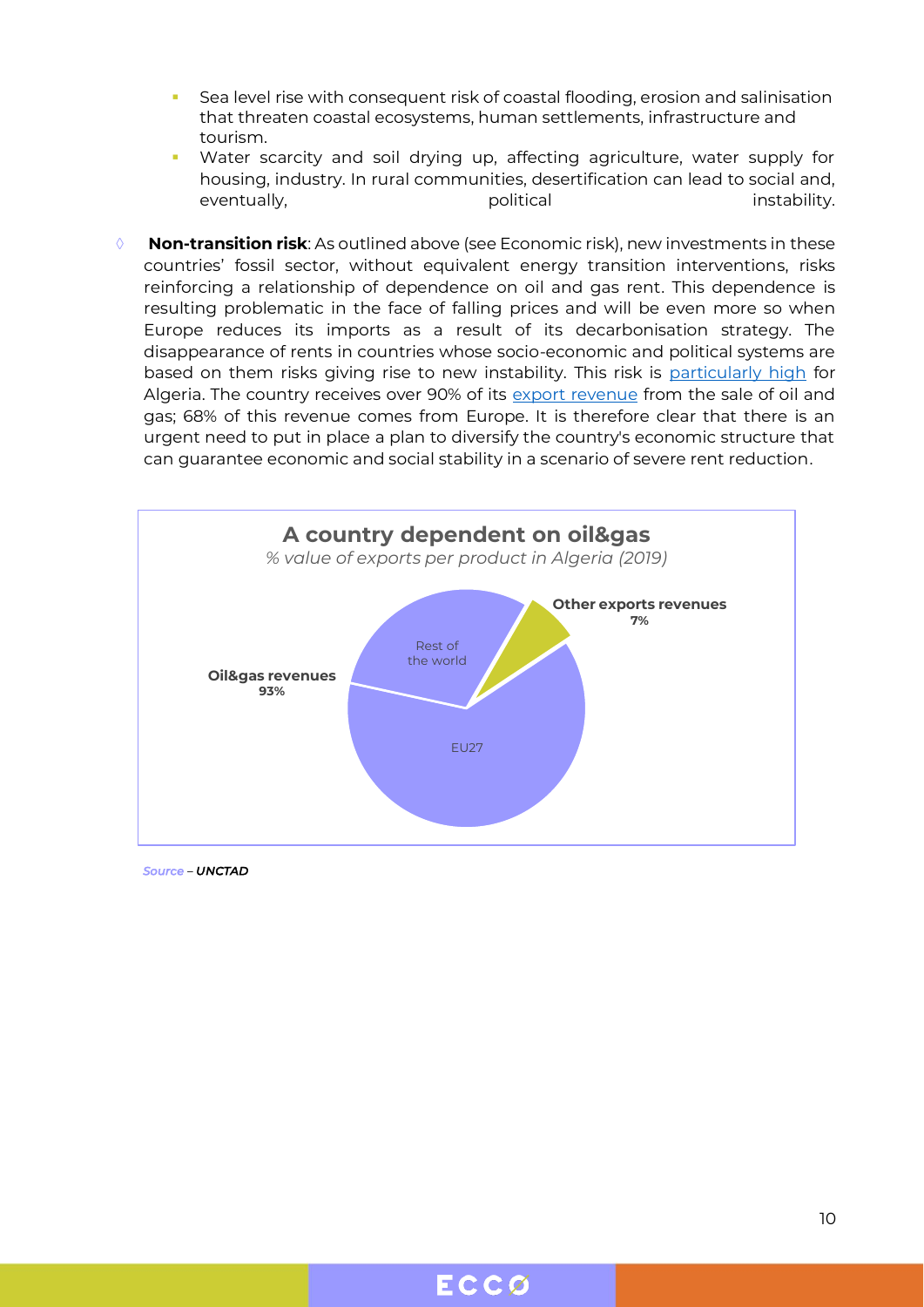### <span id="page-10-0"></span>**4 A NEW PARTNERSHIP FOR THE GAS-TO-CLEAN TRANSITION IN ALGERIA AND EGYPT**

As argued in the Introduction of this paper, in outlining the new energy partnership with Algeria and Egypt, and more generally in responding to the need to end dependence on Russia, it is necessary to start from a revision of the concept of energy security. The latter should go beyond the traditional meaning of security of supply – which risks supporting other forms of insecurity – and include other dimensions crucial to the construction of truly resilient economies and systems. It is therefore necessary to integrate energy security and climate security.

It is within this new concept of energy and climate security that the role of natural gas must be understood: a precious resource, but one whose use, [as the IEA points out,](https://www.iea.org/reports/world-energy-outlook-2021) must gradually decrease until it ceases. Therefore, the existing quantity already accounted for in climate compatibility scenarios must be exploited as rationally as possible. This means extracting the maximum value for all parties from existing gas, without increasing production. For importing countries, especially Europe and Italy, this maximum value is provided by the possibility of importing larger quantities in order to diversify supplies. For exporting countries, in this case Algeria and Egypt, this means maximising revenue by exporting larger quantities of gas, especially at times of very high prices. This win-win strategy can be made possible through the creation of a partnership for the gas-to-clean transition of Algeria and Egypt: this means increasing the share of renewables in the electricity mix of these two countries in order to free up more gas for export.

Current gas production in Algeria and Egypt is sufficient to fill part of the export quotas to the EU that would be missed in the event of an embargo on Russia, identified by the REPowerEU plan as an additional 10 bcm of pipeline gas and an additional 50 bcm of LNG<sup>4</sup> .

Algeria is connected to Europe by three pipelines: the Maghreb-Europe Gas Pipeline (MEG), which has been shut down since November 2021 due to tensions between Algeria and Morocco and has a capacity of 13.5 bcm, the MedGaz and the TransMed. [The latter](https://energycapitalpower.com/algeria-is-prepared-to-fulfil-europes-gas-demand/) exports an average of 22 bcm of natural gas per year, but has a capacity of 32 bcm, while the capacity of the MedGaz has been [expanded](https://www.spglobal.com/commodity-insights/en/market-insights/latest-news/natural-gas/110121-algerian-gas-supply-via-morocco-to-spain-to-end-on-contract-non-renewal) from 8 bcm to 10.5 at the end of 2021. In addition, Algeria exports some gas to Europe through its LNG facilities, which are also not used to their full potential: out of a capacity of 34.7 bcm, it <u>exported</u> 15.6 bcm in 2021 (i.e. 45% utilisation rate)<sup>5</sup>. The remaining LNG capacity therefore equals to 19.1 bcm, which can be added to the remaining capacity of 10 bcm of the TransMed pipeline for a total of 29.1 bcm.

<sup>4</sup> In addition to Algeria and Egypt, the REPowerEU plan envisages potential increases in gas via pipelines from Azerbaijan, Norway, and via LNG from Qatar, the US and West Africa. In addition, the EU has reached an understanding with the US to increase the amount of imported US LNG by 15 bcm by 2022 and by 50 bcm per year until at least 2030.

 $5$  ECCO calculations based on <u>ICE Agency</u> and International Gas Union data using a conversion factor  $of 1 Mt I NG = 1.36 bcm.$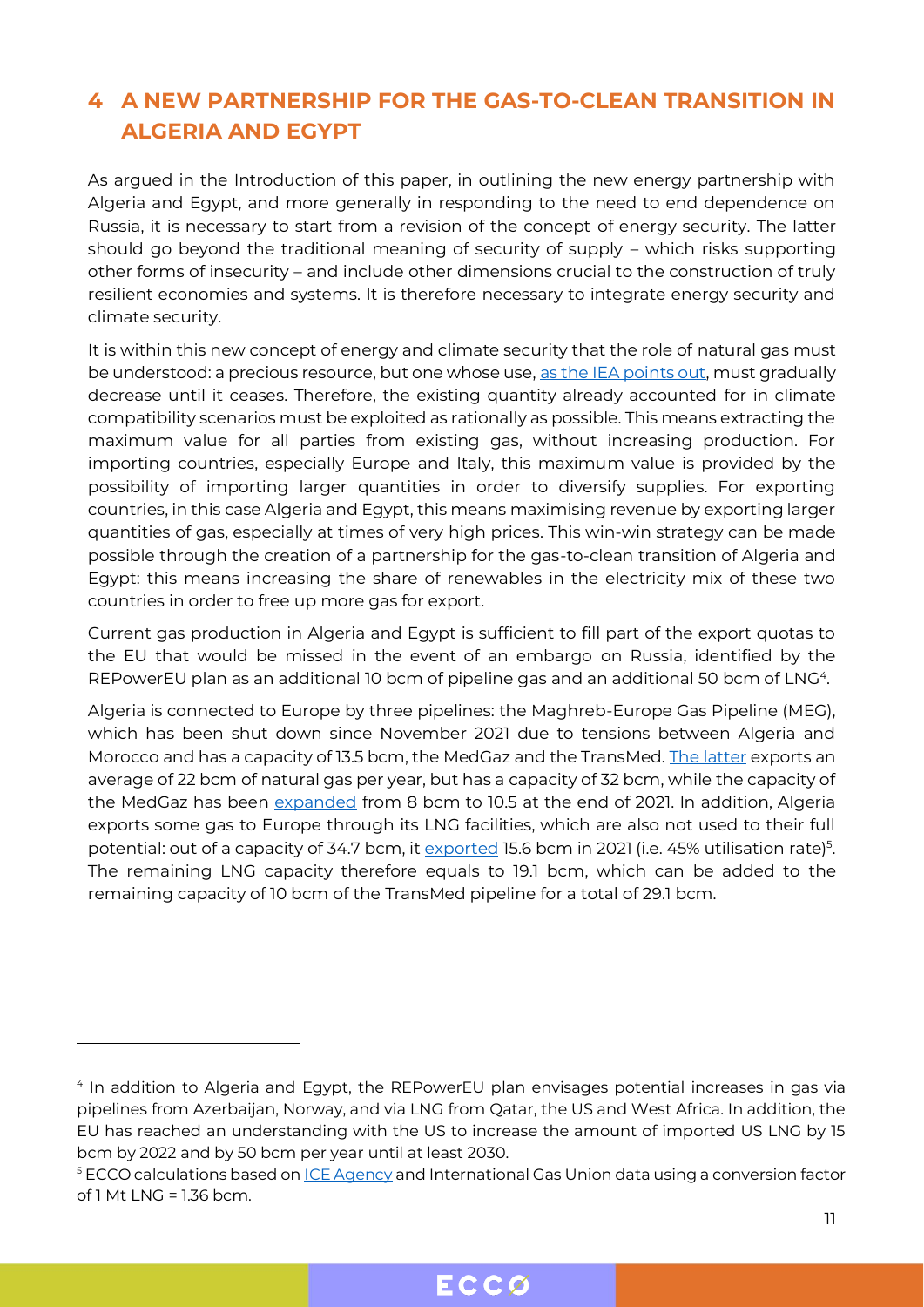Egypt, in turn, exports gas through two LNG liquefaction plants that were used at about 51% of their capacity in 2021. Out of a total capacity of 16.6 bcm per year, Egypt has in fact exported 9.2 bcm of gas in 2021 $^{\circ}$ . The remaining capacity therefore equals to approximately 7.3 bcm $^7$ .

Both countries, however, are already producing close to their maximum capacity. Moreover, a large part of production is intended to meet domestic demand. This is especially true for Egypt, which in 2020 [produced](https://www.bp.com/content/dam/bp/business-sites/en/global/corporate/pdfs/energy-economics/statistical-review/bp-stats-review-2021-full-report.pdf) 58.5 bcm of gas and consumed 57.8 bcm. Algeria, on the other hand, produced 81.5 bcm of gas in 2020 and consumed 43.1 bcm.

Considering that gas represents 77% of electricity production in Egypt and 99% in Algeria, replacing part of that gas with renewables (in particular solar and wind power given the [vast](https://www.irena.org/-/media/Files/IRENA/Agency/Publication/2022/Jan/IRENA_Market_Africa_2022.pdf?la=en&hash=BC8DEB8130CF9CC1C28FFE87ECBA519B32076013)  [potential\)](https://www.irena.org/-/media/Files/IRENA/Agency/Publication/2022/Jan/IRENA_Market_Africa_2022.pdf?la=en&hash=BC8DEB8130CF9CC1C28FFE87ECBA519B32076013) would free up new quantities of gas that would become available for export, without the need to increase exploration and current production and/or resort to new infrastructure.

In 2019, renewables (hydro, solar and wind) accounted for 9% of electricity generation in Egypt and only 1% in Algeria<sup>8</sup>. If the shares of solar and wind were to increase to 20% of the electricity mix in one year, 11.5 bcm of gas would be "freed up" for export (7.9 bcm in Egypt and 3.7 bcm in Algeria), equivalent to 20% of the bcm of natural gas identified by the REPowerEU plan to be imported by 2022 from alternative suppliers to Russia<sup>9</sup>.

In addition, a [second pillar](https://flareintel.com/insights/north-africa-can-reduce-europes-dependence-on-russian-gas-by-transporting-wasted-gas-through-existing-infrastructure) of exportable gas can be derived through the capture of "gas flaring" (the waste gas burned), "gas venting" (the gas released into the atmosphere) and leakages during the various processes, treatment and transport. [Algeria,](https://thedocs.worldbank.org/en/doc/1f7221545bf1b7c89b850dd85cb409b0-0400072021/original/WB-GGFR-Report-Design-05a.pdf) in particular, is the fifth country in the world for flaring. 13.5 bcm of this gas could be captured per year, equivalent to 23% of the additional bcm calculated by the REPowerEU plan. Capturing this wasted gas, which would otherwise end up in the atmosphere, would also significantly reduce emissions. Adding these last 13.5 bcm that can be captured from wasted gas to the 3.7 bcm of gas "freed up" for export through electricity generation from renewable resources would result in 17.2 bcm of extra gas available for export.

The sale of gas on European markets follows the prices of the Dutch TTF. Today, gas spot prices are very high (around €100 per MWh, after peaking above €200) and, according to [ARERA](https://www.borsaitaliana.it/borsa/notizie/teleborsa/economia/energia-arera-prezzo-gas-attorno-ai-100-euromwh-nel-2022-poi-il-calo-135_2022-03-22_TLB.html?lang=it), future gas prices will remain around €100 per MWh throughout 2022, before falling to €65 in 2023 and €45 in 2024 – in any case well above pre-crisis prices <sup>10</sup>. By gradually but increasingly replacing gas with renewables, the greater quantity of exportable gas would translate into greater revenues: if already today – with an average European price of €100 per MWh<sup>11</sup> – the electricity mix of Algeria and Egypt were covered at 20% by renewables, gas exports would translate for these two countries into €11.8 billion in extra revenues in a year



<sup>6</sup> Exports from the Damietta LNG terminal began on 22 February 2021.

<sup>&</sup>lt;sup>7</sup> ECCO calculations based on [MEES](https://www.mees.com/2022/1/14/oil-gas/egypt-posts-10-year-high-lng-exports-of-68mn-tons-for-2021/25999600-7543-11ec-a555-a73a6ee2710b) and [International Gas Union](https://naturgas.com.co/wp-content/uploads/2021/07/IGU_WorldLNG_2021_compressed.pdf) data using a conversion factor of 1 Mt LNG = 1.36 bcm.

<sup>8</sup> Latest IEA available data.

<sup>9</sup> Number of bcm of natural gas "released" calculated on IEA data, considering a producibility of 1,750 GWh/GW, a conversion factor of 1 mc = 10.69 kWh and a gas power plant efficiency of 40%.

 $10$  In the Conclusions of the European Council of 24-25 March, the Heads of State and Government mandate the Commission to assess by May the possibility and modalities of introducing a cap on gas prices.

<sup>&</sup>lt;sup>11</sup> Revenue calculated using a conversion rate of 1 cubic meter = 10.69 kWh.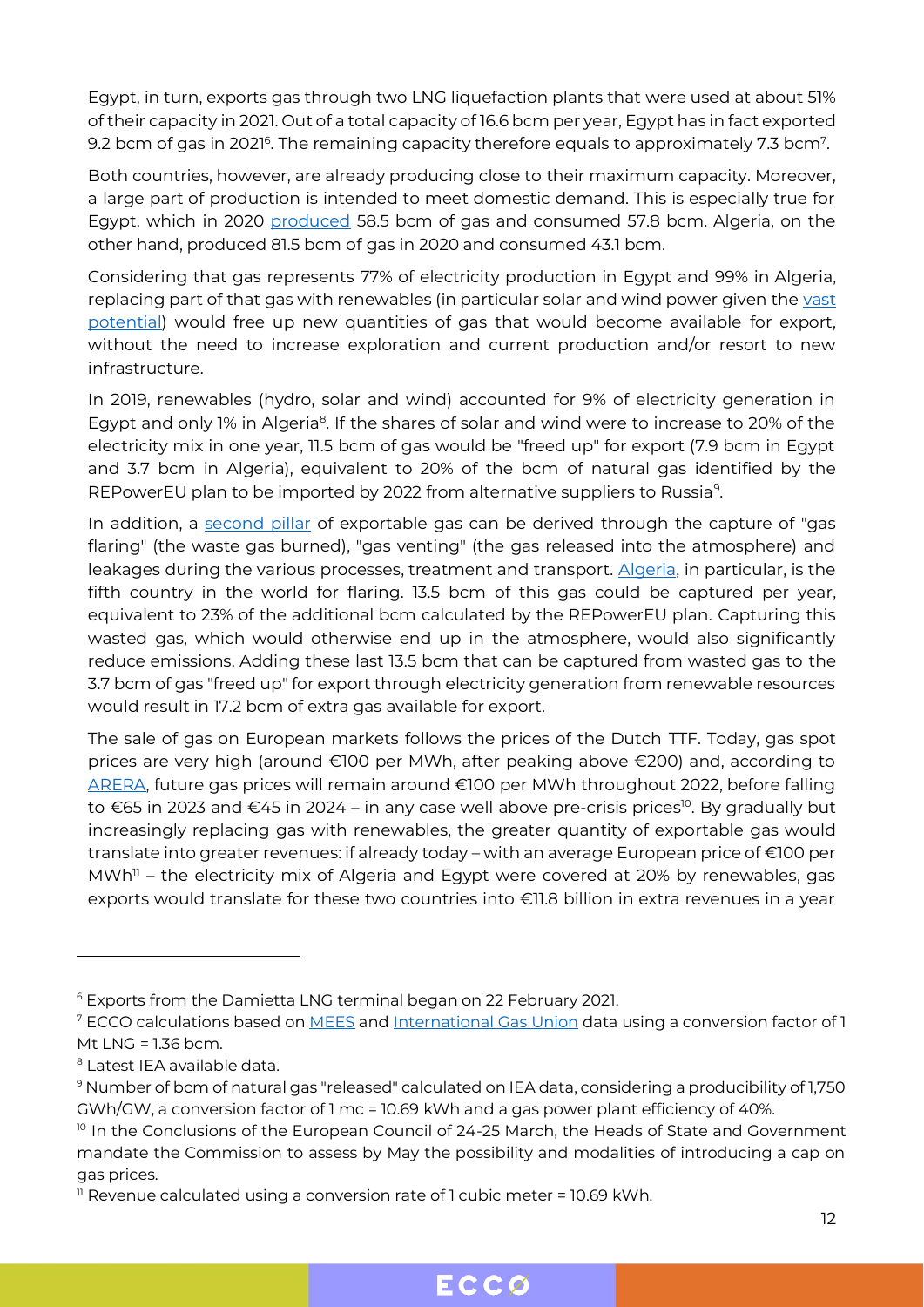(€7.8 billion in Egypt and €4 billion in Algeria)<sup>12</sup>. If the share of gas that can be exported thanks to flaring and venting capture is also taken into account, revenues for Algeria, which has a greater residual export capacity, would rise to €18.4 billion.

The same quantity of gas, in fact, would have a higher value for Algeria and Egypt if sold on the international market than on the domestic market, since prices on the first one are, in all probability, higher than those on the second one. In these two countries, the price of gas is mainly dictated by the price of domestic production. Natural gas production is mainly subsidised in Algeria, where [subsidies for electricity and gas](https://www.iea.org/data-and-statistics/data-product/fossil-fuel-subsidies-database#data-sets) exceeded \$2.5 billion in 2020, including \$1.2 billion for gas alone. The [wholesale price of gas](https://www.igu.org/resources/global-wholesale-gas-price-survey-2021/) in Algeria in 2020 was in fact one of the lowest in the world, after that of Venezuela and Libya, at around \$0.5 per MMBTU, below the price of production of \$0.7 per MMBTU estimated by [Oxford Economics.](https://a9w7k6q9.stackpathcdn.com/wpcms/wp-content/uploads/2019/10/Algerian-Gas-in-Transition-NG-151.pdf) In Egypt, on the other hand, the wholesale price in 2020 was much higher, at around \$4 per MMBTU, higher even than in Italy. In recent years, the Egyptian government has in fact cut fuel subsidies, as required by the IMF loan programme, and instead increased the share of gas prices set to cover "costs of service", including investment recovery and rates of return.



*Source – Eurostat, Capterio & Columbia University, IEA - The extra export potential takes into account the remaining export capacity of the two countries.* 



 $12$  This figure has been calculated taking into account the amount of gas that can be "freed up" from the electricity mix through renewables and the remaining export capacity of Egypt and Algeria.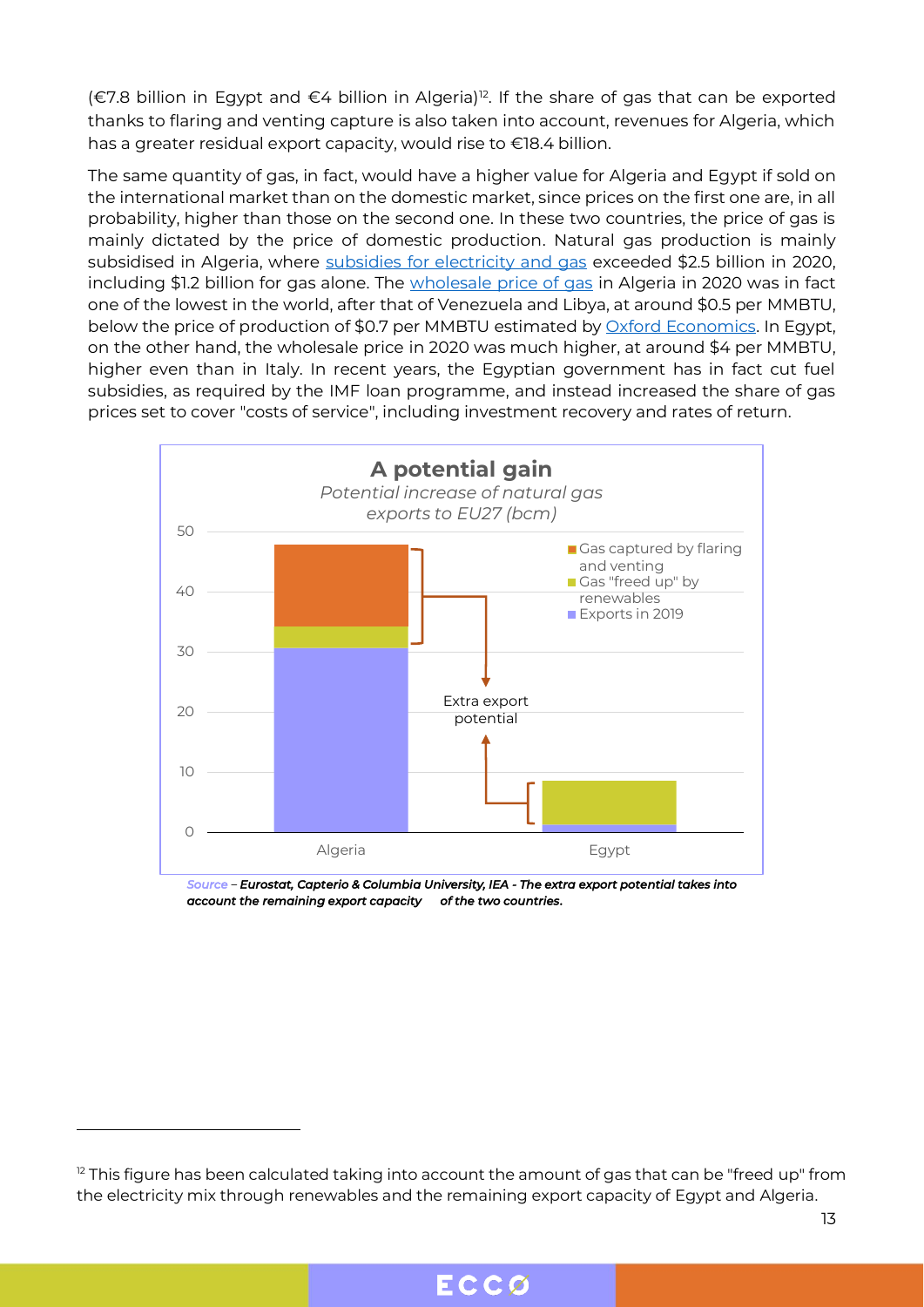#### <span id="page-13-0"></span>**5 THE DEVELOPMENT OF RENEWABLES IN ALGERIA AND EGYPT: OBSTACLES AND OPPORTUNITIES**

To reach 20% renewables in the electricity mix in Algeria and Egypt, it would be necessary to install about 19 GW and 9 GW extra of renewable energy from solar and wind power plants respectively, starting from a base of about 0.5 GW in Algeria and 3.1 GW in Egypt according to the [latest data](https://www.irena.org/-/media/Files/IRENA/Agency/Publication/2022/Jan/IRENA_Market_Africa_2022.pdf?la=en&hash=BC8DEB8130CF9CC1C28FFE87ECBA519B32076013) from the International Renewable Energy Agency (IRENA) in 2020. It would therefore mean significantly accelerating the growth of solar and wind installations in the two countries, well above the growth recorded in recent years. However, a total of 22 GW of electricity generated from renewable sources in Egypt would not be too far off the target set in Egypt's [Integrated Sustainable Energy Strategy](http://nrea.gov.eg/test/en/About/Strategy) (ISES to 2035) of 15 GW (or 20% of the electricity mix) by 2022 and around 52 GW (or 42% of the total) by 2035. Also in Algeria, a total of 9 GW of electricity produced from renewables would be in line with the target of 22 GW (or 27% of the total) by 2030 outlined in the [Plan for the Development of Renewable Energy](https://www.iea.org/policies/6103-renewable-energy-and-energy-efficiency-development-plan-2015-2030) [and Energy Efficiency 2015-2030.](https://www.iea.org/policies/6103-renewable-energy-and-energy-efficiency-development-plan-2015-2030)

The current emergency must lead to an acceleration in the development of renewables that will allow the two countries to realign themselves with their own targets.

To date, in fact, neither country is in line with its targets: Egypt has 9% renewables in its electricity mix, while Algeria is stuck at 1%<sup>13</sup>. This situation reflects the great paradox of renewables development in the entire Mediterranean region: despite a very high potential, the penetration rate remains lower than in other areas of the world less rich in natural resources such as solar radiation and wind. The lack of development in this sense is therefore not due to the lack of potential, but to the lack or insufficient implementation of regulatory measures, policies and incentives. This is compounded by the lack of support from diplomacy, cooperation policies and businesses in importing European countries, which continue to give top priority to the oil and gas sector, where most investments are concentrated.

Some progress has been made in the development of renewables in [Algeria](https://www.iea.org/countries/algeria#policies) an[d Egypt:](https://www.iea.org/countries/egypt#policies) both countries have adopted laws and regulations that transpose and translate their respective strategies for the development of renewables. Both Algeria and Egypt have also adopted [instruments to support](https://www.rcreee.org/content/energy-efficiency-and-renewable-energy-strategies-and-policies) the development of a renewables market in their respective countries. Egypt, in particular, has adopted instruments such as loans, grants and subsidies, procurement processes, net-metering and tax incentives, while Algeria has currently only introduced the first two.

[Detailed studies](https://www.mdpi.com/2071-1050/12/4/1468/htm) on the development of renewables in Algeria reveal a significant growth between 2014 and 2017, thanks to the introduction of feed-in tariffs and, above all, the creation of the Renewables Fund, granting non-repayable or low-interest loans for investments in the sector. Since 2017, the development of renewables slowed down significantly, following the introduction of a procurement system; the first contract was launched only in 2019. The inefficient design of this system, [according to experts,](https://www.mdpi.com/2071-1050/12/4/1468/htm) may have contributed to uncertainty or even disincentives that ended up discouraging investment in the sector.

Inadequate enforcement of the regulatory framework and ineffective policy design are considered among the major obstacles to the development of renewables in the region,



<sup>&</sup>lt;sup>13</sup> The figure refers to the latest available IEA data (2019).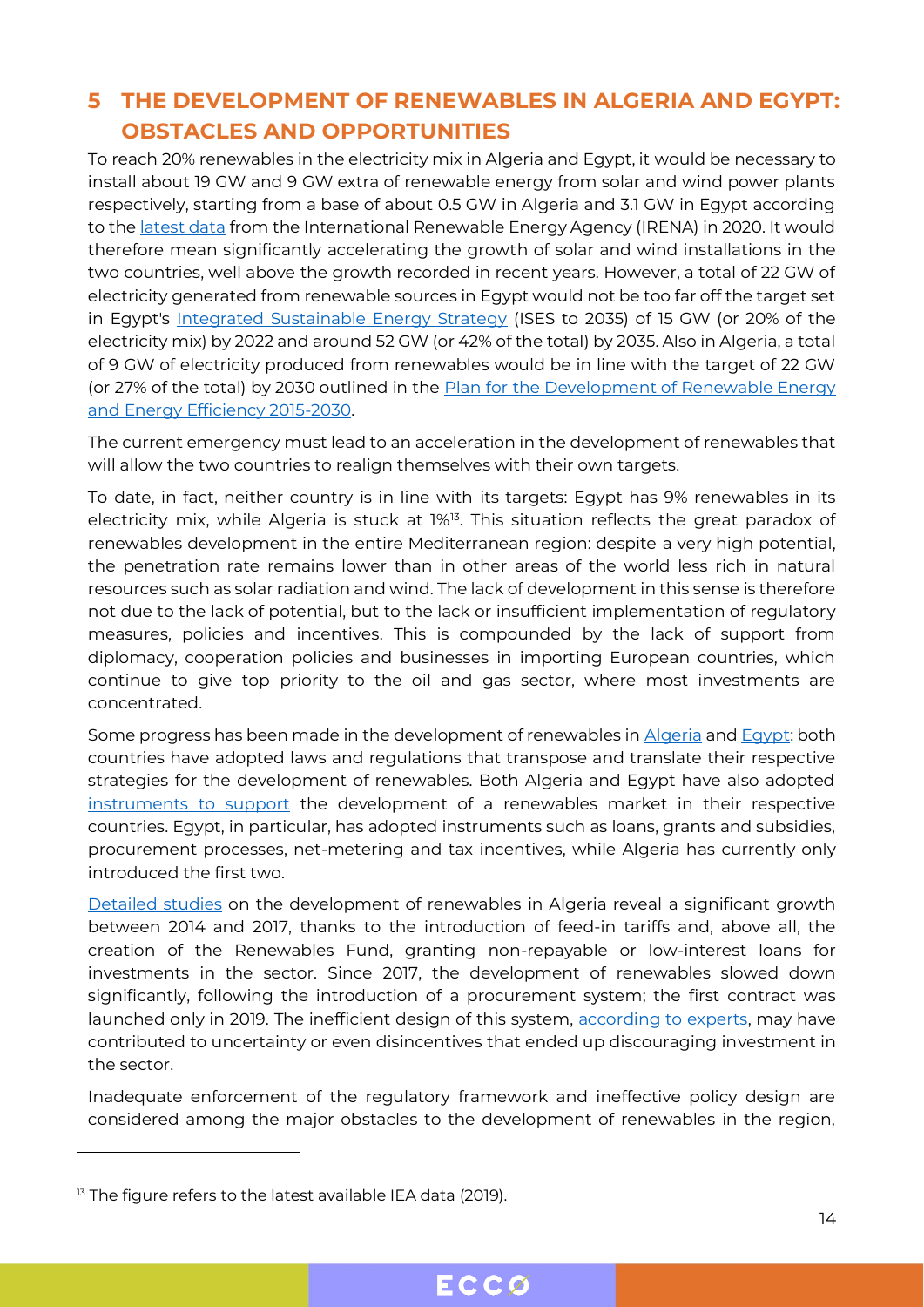along with technical barriers such as obsolescence and poor grid integration, lack of technical skills (but not human capital), and poor regional cooperation. These obstacles are significantly greater in Algeria than in Egypt. In addition, fuel subsidies in Algeria contribute to price distortion and, consequently, to the low competitiveness of renewables compared to oil and gas. At the end of 2021, the Algerian government had approved [the reform](https://allafrica.com/stories/202111180140.html) of the subsidy system – with an expenditure of \$17 billion in 2020 alone – in favour of a more efficient redirection of subsidies to the poorer end of the population. The Finance Act that came into force on 1 January 2022 included a chapter on reforming the subsidy system, which was supposed to result in savings in public spending from 2022 and the coming years. However, the sharp rise in oil and gas prices, due to the post-Covid recovery and, above all, the outbreak of war in Ukraine, offered the Algerian government the opportunity [to shelve the reform.](https://www.menas.co.uk/blog/high-oil-price-enables-algeria-to-revert-to-rentier-economy/) The higher oil and gas revenues from high prices have in fact provided relief to the public purse and prevented the government from having to proceed with a reform that, combined with the soaring cost of living, especially the price of food commodities, and stagnant wages, could have given rise to social unrest.

It is clear from these considerations that what is preventing a serious acceleration in the development of renewables in Algeria is the lack of political will towards a paradigm shift, especially from a system based on maintaining social peace through fossil fuels' rent redistribution, to a system based on renewables with a diversified economy.



On the other hand, as far as Egypt is concerned, according to [a 2018 IRENA study,](https://www.irena.org/publications/2018/oct/renewable-energy-outlook-egypt) the ISES to 2035 strategy is not ambitious enough: the study estimates that 53% of electricity could be produced from renewable sources by 2030, instead of 42% by 2035 as envisaged by the Egyptian strategy. In particular, IRENA estimates that solar power plants, followed by wind power, could be the second most important source of electricity after natural gas, partly due to the low cost of these technologies. According to IRENA, replacing fossil fuels with renewable technologies would reduce the cost per MWh of electricity used by \$14, in addition to savings due to the effects of less air pollution and lower CO2 emissions. Savings per MWh drop to \$7 when the replacement of fossil fuels with renewables is taken into account also in the transport, industry and buildings sectors, further than in power

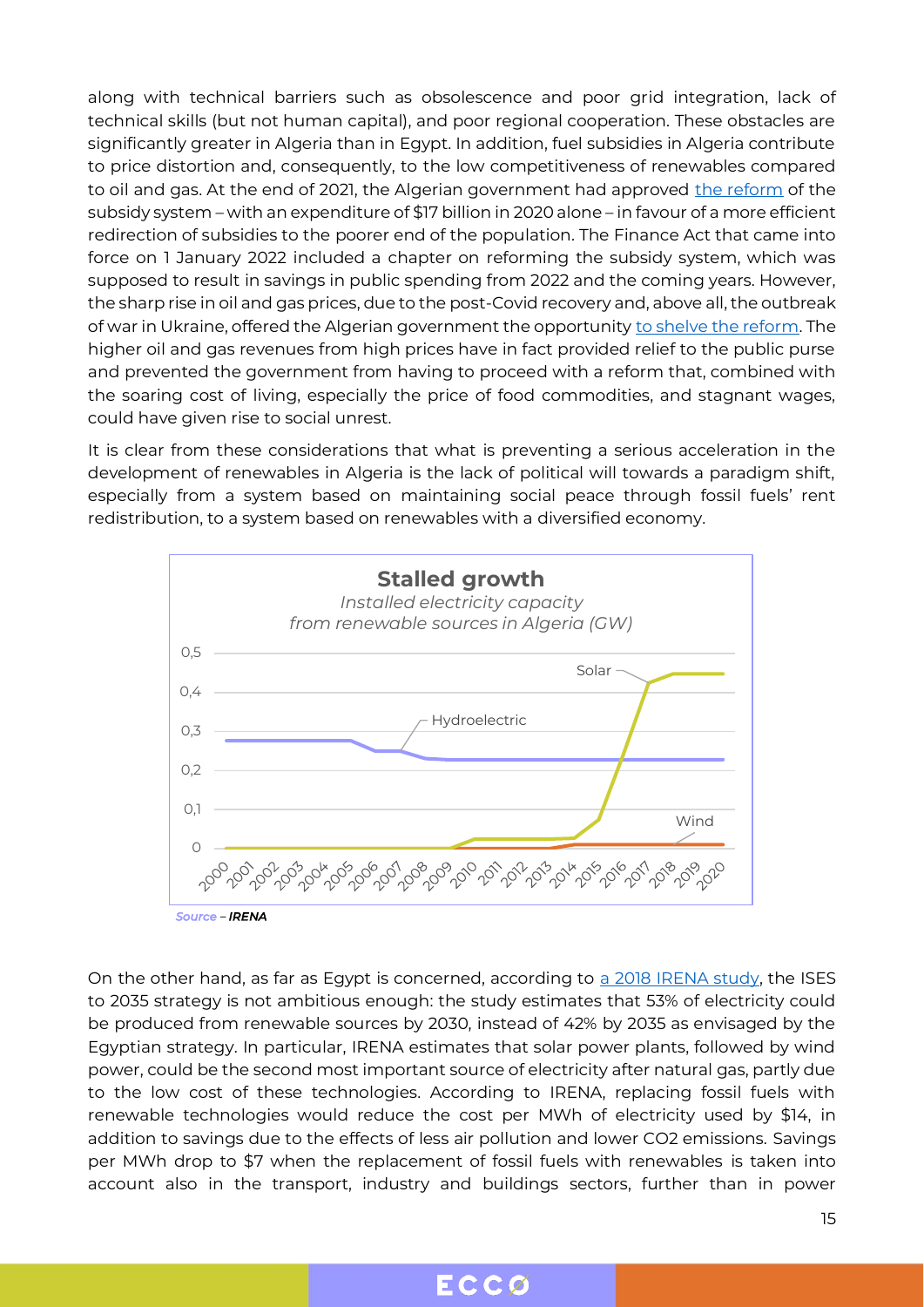generation, for total savings of \$900 million per year until 2030. To achieve the IRENA 2030 targets, \$6.5 billion should be invested per year, including \$0.9 billion redirected from fossil fuels to renewables. Compared to current investments of approximately \$2.5 billion per year, IRENA 2030 targets would thus require \$3.1 billion a year in new investment. Egypt's extra revenues from gas exports to Europe would cover part of these investments.

IRENA also points out that the renewable energy strategy ISES to 2035, developed in 2014, does not take into account the decreasing costs of renewables since then and thus the relative ease in financing them compared to nuclear and coal. Moreover, despite a regulatory framework that formally encourages the private sector to invest in the installation of solar and wind power plants, in practice it requires following complex administrative procedures, which ultimately discourage those who want to undertake these projects. The electricity market liberalisation process introduced by Electricity Law 87/2015 to maximise the share of renewables in the electricity mix has made [little progress](https://epub.wupperinst.org/frontdoor/deliver/index/docId/7892/file/7892_Egypt.pdf) so far. Finally, there is a lack of clear research and information on the benefits of renewables and how they can be maximised, as well as on how to adapt the electricity grid to an increase in renewables in the mix.



As this brief analysis of the potentials and limitations of renewable energy development in Algeria and Egypt shows, there are many opportunities. The current emergency should act as a spur to undertake a decisive acceleration in the development of renewables, so as to help both countries meet their own decarbonisation targets. To do this, however, partner countries – the EU and its Member States, starting with Mediterranean countries – should offer decisive support in this direction, refraining from actions that go in the opposite direction, namely that of strengthening the fossil sector.

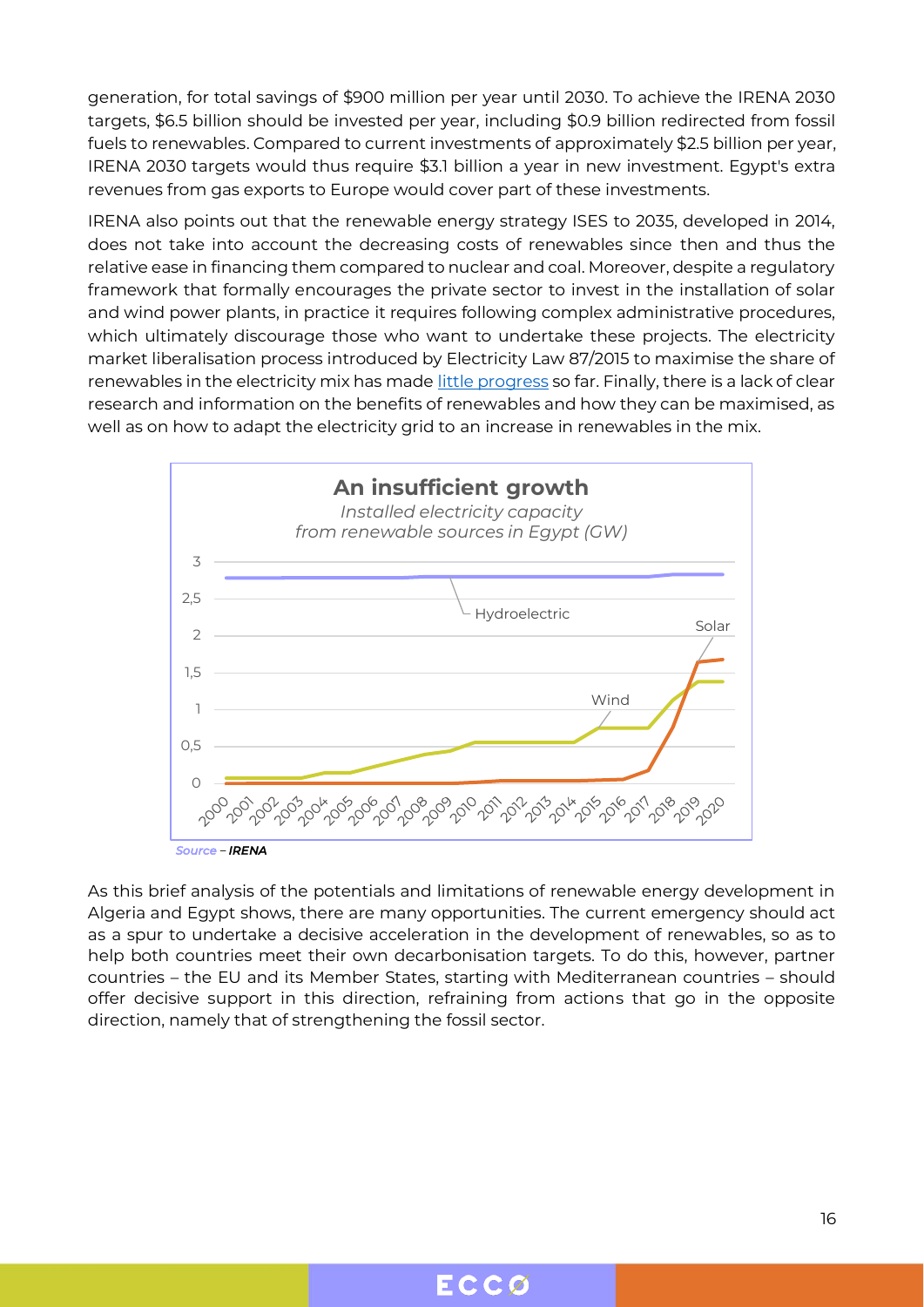#### <span id="page-16-0"></span>**6 WHAT ROLE FOR HYDROGEN?**

The REPowerEU action plan assigns a very important role to hydrogen, indicated as an energy source that can help the EU diversify Russian gas supplies: if the Fit for 55 package indicated as a target the production of 5.6 Mt of renewable hydrogen to replace between 9 and 18.5 bcm of gas by 2030, REPowerEU quadruples this target, planning to increase production and hydrogen imports to 20 Mt by 2030, adding savings of 25-50 bcm of gas compared to the Fit for 55 targets.

The additional 15 Mt of hydrogen compared to the Fit for 55 package would consist in 10 Mt of imports and 5 Mt of increased European production. The Mediterranean would play a central role: the REPowerEU plan expresses the intention to support pilot projects for the production and transport of renewable hydrogen in the EU neighbourhood, starting with the Mediterranean ("Mediterranean Green Hydrogen Partnership"). The REPowerEU Plan therefore introduces even more ambitious targets for the import of hydrogen from the Mediterranean than those already included in the [European Hydrogen Strategy,](https://eur-lex.europa.eu/legal-content/EN/TXT/?uri=CELEX:52020DC0301) which aimed at installing 20GW of electrolysers in the Southern Neighbourhood by 2030<sup>14</sup>. While recognising the high level of ambition of these targets, some caution must be exercised.

First of all, a substantial amount of renewables is needed to produce green hydrogen. Already meeting the EU Hydrogen Strategy's target of 20GW of imports from North Africa by 2030 will require far more renewable energy capacity than currently installed. Increasing the import targets further will therefore require a clear acceleration of renewable energy development in North Africa. However, the renewable energy developed must first be used to meet domestic demand for power generation, and then be used to produce hydrogen for export. Moreover, even before being exported, the green hydrogen produced will have to be used for the on-site decarbonisation of hard-to-abate industrial sectors, primarily heavy industry (e.g. Egyptian cement, steel, refining and petrochemical plants), air and sea transport, as well as fertiliser production. When planning hydrogen infrastructure, these domestic needs must be taken as a starting point: production should be close to renewable energy plants, directed towards local industrial clusters, and developed as a function of the electricity grid rather than the gas grid. In addition, decarbonising the industrial sector in these countries will enable them to avoid a possible future loss of competitiveness with the EU of industrial products, including steel and cement, covered by the Carbon Border Adjustment Mechanism (CBAM), one of the proposals contained in the Fit for 55 package.

Exports to Europe must take into account the complexity and high prices of transport, either by pipeline – which must be converted to transport hydrogen – or by sea. According to IRENA's [World Energy Transition Outlook 2022,](https://www.irena.org/publications/2022/Mar/World-Energy-Transitions-Outlook-2022) pipeline transport is cheaper than sea transport for distances of less than 3,000-5,000 km. This type of pipeline would therefore be more suitable for flows between North Africa and Europe, as noted in [a report](https://www.agora-energiewende.de/en/publications/12-insights-on-hydrogen-publication/) by the German think tank Agora Energiewende. However, it would take time for this type of flow to become competitive: according to the Agora study, North Africa could supply Europe with around half of its hydrogen needs by 2050 alone, making use of a much lower production price and a competitive transport price. In the short to medium term, the most efficient allocation of

<sup>&</sup>lt;sup>14</sup> The European Hydrogen Strategy 2050 foresees the installation of 40 GW of electrolysers in the EU and another 40 GW in the Eastern Neighbourhood, namely in Ukraine (20 GW), and in the Southern Neighbourhood (20 GW).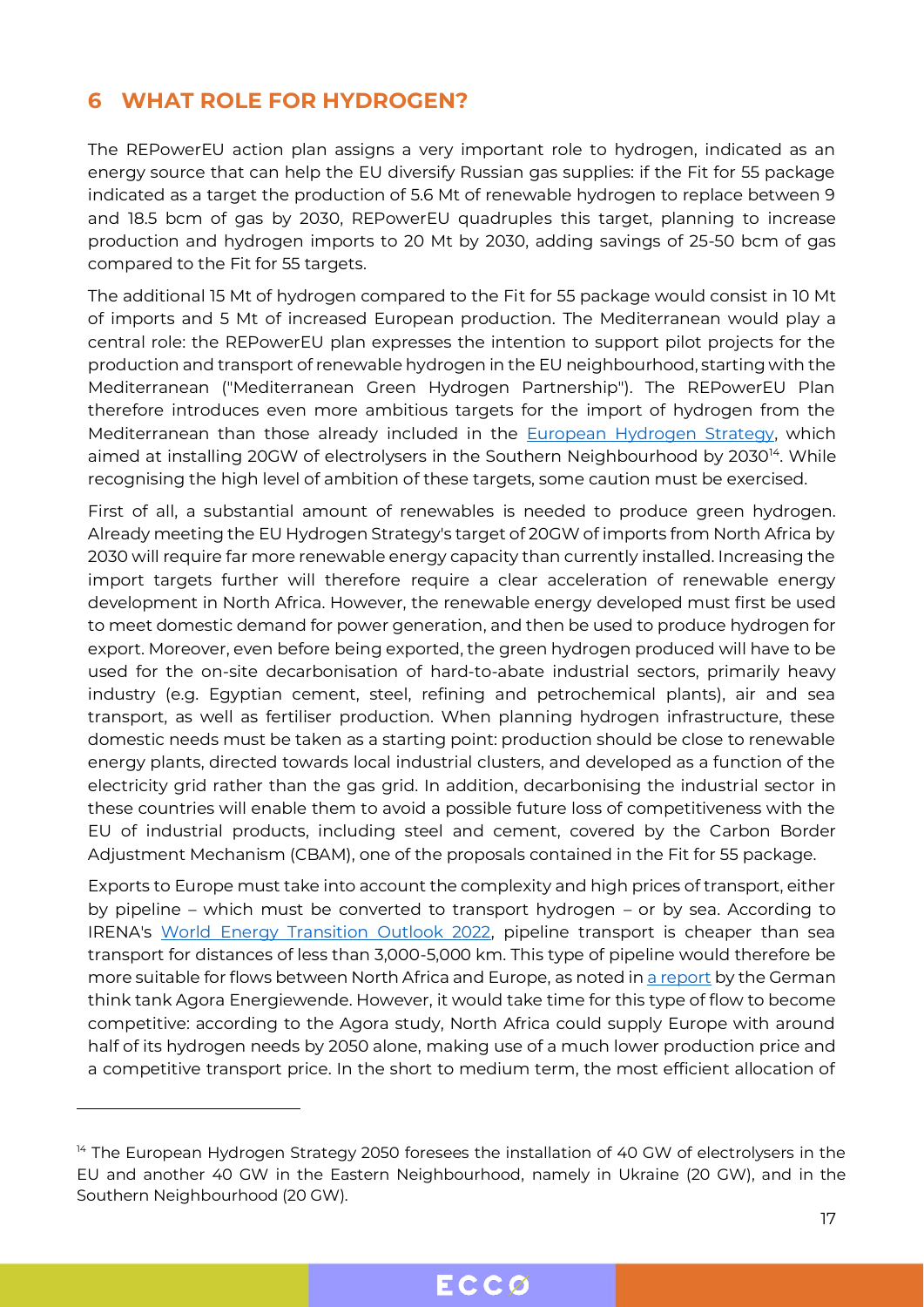the scarce hydrogen molecules available is likely to remain in those processes – on-site – where more efficient alternatives are not available.

A further element of caution is the [amount of water](https://hydrogen-central.com/green-hydrogen-projects-desalination-market-fresh-water-rystad-energy/) required for electrolysis in a region already characterised by water scarcity. The construction of desalination plants will also have to be included among the costs of green hydrogen production, bearing in mind that desalination is an energy-intensive process.

Finally, before setting such ambitious production and – even more so – export targets, Europe should quantify its future needs for green hydrogen as accurately as possible, starting with identifying the sectors in which it intends to use it. For the heating and light transport sectors, for example, cheaper and more efficient options than hydrogen already exist, such as electrification and energy efficiency. In addition, infrastructure development should be planned following the most cost-effective and efficient approach. At the moment, the approach favoured by the EU seems to be upgrading existing pipelines or constructing new pipelines that are also suitable for transporting hydrogen. Blending hydrogen into gas transmission networks and transporting hydrogen over long distances seems to have priority. But one has to be realistic about the actual technical potential and costs this option entails. To date, blending stands at rather low rates; moreover, both the conversion of existing pipelines and the construction of new infrastructure dedicated to hydrogen transport are very expensive. In view of this, as a [CESI study on the Italian case](https://www.cesi.it/app/uploads/2021/10/CESI-Studies-Strategia-Italiana-sullIdrogeno.pdf) also found, "the most economical solution is represented by high-flexibility electrolysers in a decentralised and grid-connected configuration" compared to a scenario of widespread hydrogen transport. Totally on-site production, i.e. producing hydrogen where it is used, minimises transport costs while ensuring maximum flexibility.

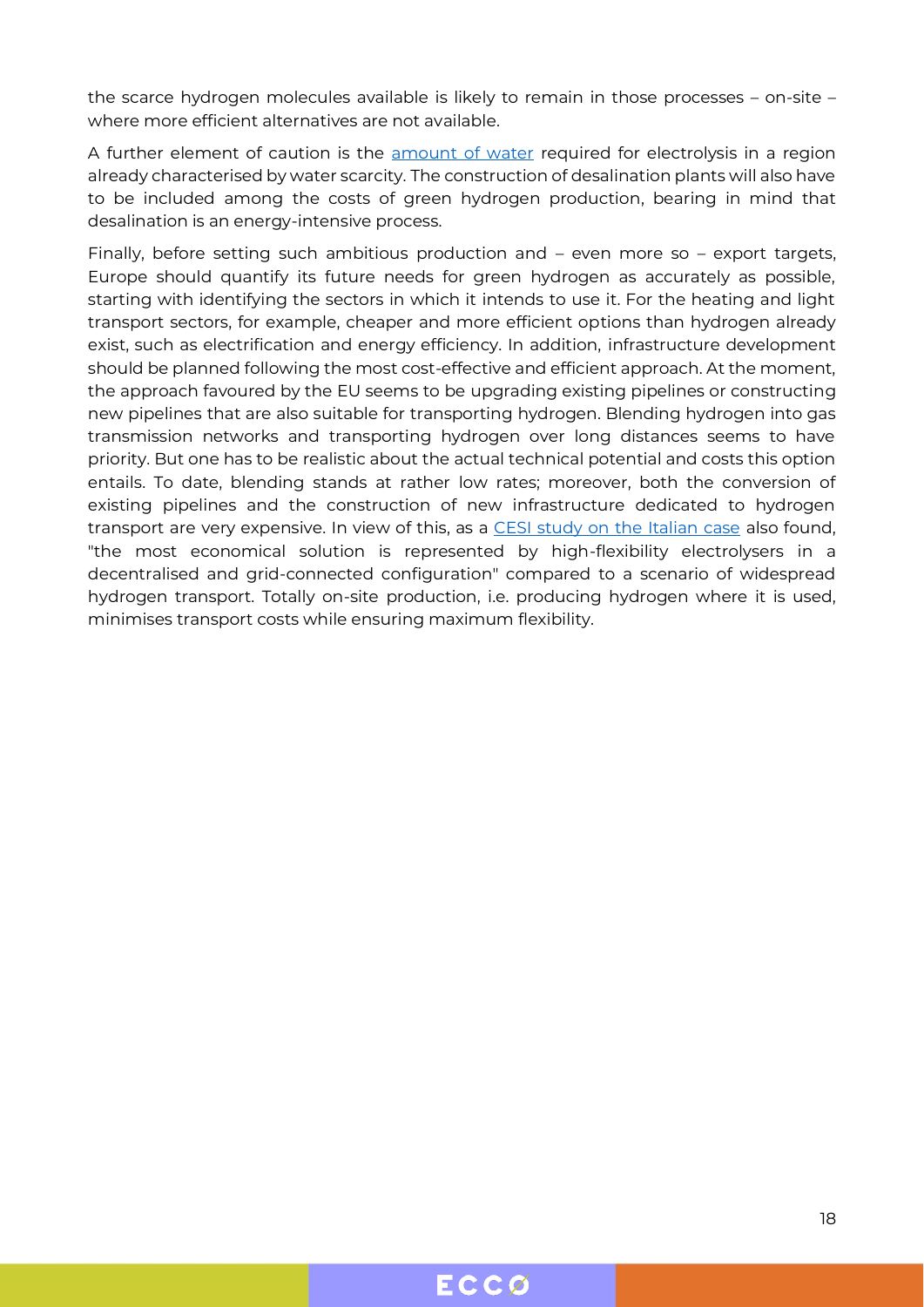### <span id="page-18-0"></span>**7 CONCLUSIONS: NEW PARTNERSHIPS TO UNLOCK JOBS AND INVESTMENT**

The benefits of a gas-to-clean transition strategy for the Mediterranean, beginning from Algeria and Egypt, are manifold. Europe, by exploiting its existing infrastructure, particularly that of Italy and Spain, would be able to secure up to 40% of new gas supplies in the short to medium term to compensate for Russian gas, thanks to new investments in renewables and gas flaring in Algeria and Egypt. Exporting increasing shares of gas in the short term at current price levels would allow producing countries to maximise their returns, providing the state coffers with the economic resources necessary to cope with the transition and diversify their economies, thus averting the many risks of future instability. Similarly, if European countries were to invest in the development of renewables and the capture of waste gases, the value of their investment would be long-lasting. The large-scale development of renewables would contribute to climate change mitigation and job creation.

According to [UN projections,](https://population.un.org/wpp/) by 2050 North Africa will be home to 111 million young people under the age of 25. More than 50% of young people in the Mediterranean region will be concentrated in just five countries: Morocco, Libya, Algeria, Tunisia and Egypt. Hence the need to transform the economies of these countries and encourage job creation. In Algeria, the [unemployment rate](https://data.worldbank.org/indicator/SL.UEM.TOTL.ZS?locations=DZ-EG) in 2020 was 12.6%, in Egypt 9.2%. Traditionally, in these countries most of the population is employed in the public sector or in the informal economy, causing low productivity and low competitiveness. However, the economic crisis aggravated by the pandemic and the necessary cuts in public spending are undermining this model. For Algeria in particular, the deep dependence on natural gas revenues has meant a collapse in revenues during year 2020 due to the collapse in global energy demand. The expected phase-out of fossil fuels in the target markets reinforces the need to create jobs in sectors that are competitive in the long term. The renewables sector represents an opportunity in this regard, carrying high job creation potential along the entire value chain: project development, manufacturing, transport and logistics, sales, construction, installation and maintenance. In 2020, there were 12 million jobs globally in the renewables sector, for a [total](https://www.irena.org/publications/2021/March/Renewable-Capacity-Statistics-2021)  [installed capacity](https://www.irena.org/publications/2021/March/Renewable-Capacity-Statistics-2021) of 2,799 GW. Of these jobs, only 23,000 are located in North Africa, despite the huge potential for renewables development there. According to [IRENA projections,](https://www.irena.org/publications/2021/Oct/Renewable-Energy-and-Jobs-Annual-Review-2021) in a development scenario compatible with the Paris Agreement, the total number of jobs in the global renewables sector could reach 38 million in 2030 and 43 million in 2050, increasing especially in the solar PV sector, which is estimated to provide 19.9 million jobs in 2050, up from 4 million today. According to  $a$  study by the RCREEE (Regional Center for Renewable Energy and Energy Efficiency), the first to conduct an analysis of the job creation potential in the renewable energy sector in the Mediterranean region, the estimates for Algeria and Egypt are as follows:

|                | <b>Current situation (2020)</b> |       | Potential scenario by 2030-2035 |                |  |  |  |
|----------------|---------------------------------|-------|---------------------------------|----------------|--|--|--|
|                | Renewables in the               | Jobs  | Renewables in the               | Jobs           |  |  |  |
|                | electricity mix                 |       | electricity mix                 |                |  |  |  |
| <b>Algeria</b> | 0,7 GW                          | 2.348 | 22 GW (2030)                    | 60.060 (2030)  |  |  |  |
| <b>Egypt</b>   | 5,9 GW                          | 3.920 | 52 GW (2035)                    | 147.378 (2035) |  |  |  |
| Sources:       |                                 |       |                                 |                |  |  |  |

*Renewables in the electricity mix[: IRENA](Dato%20sulle%20rinnovabili%20nel%20mix%20elettrico:%20IRENA)  Current jobs: [IRENA](https://www.irena.org/Statistics/View-Data-by-Topic/Benefits/Renewable-Energy-Employment-by-Country)  Potential jobs[: RCREEE,](https://www.irena.org/Statistics/View-Data-by-Topic/Benefits/Renewable-Energy-Employment-by-Country) solar and wind only*

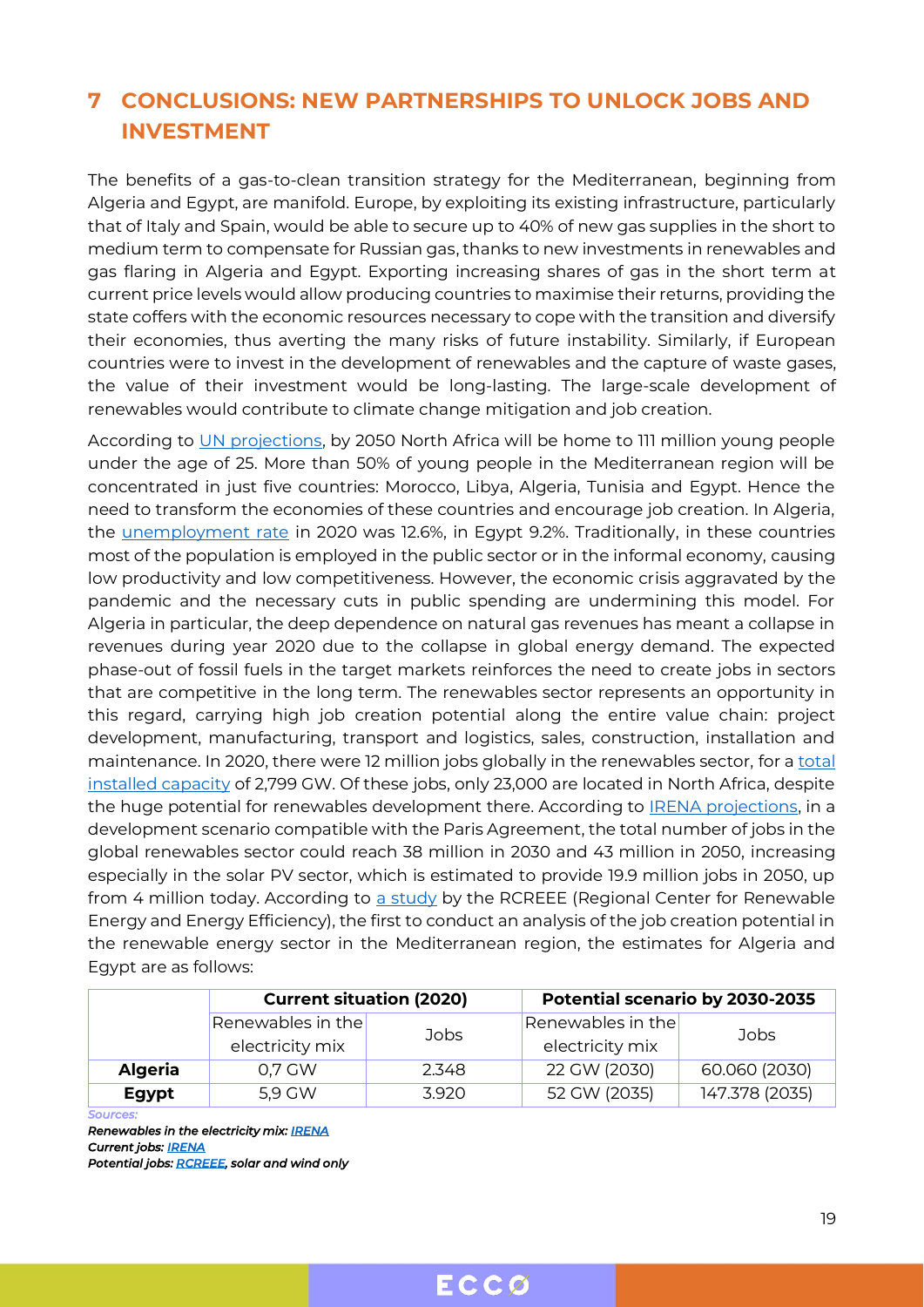Embarking on a clean energy transition in North African countries can involve complex challenges involving policy reforms, the availability of significant financial resources, especially in the early stages of the process, as well as the skills and technology to quickly find solutions that ensure access to renewable energy sources. Achieving a rapid, effective and just transition that benefits all sectors of society and the economy therefore requires multilateral and coordinated efforts that feed into and assist domestic action in this field.

Replicating the support offered in 2021 to kick-start the transformation of South Africa's energy sector and accelerate its exit from coal, the European Union together with its Member States that border the Mediterranean could offer support for the creation of collaborative platforms to secure know-how and drive public, private and philanthropic investments to accelerate a clean and just energy transition, in line with the climate ambitions of the beneficiary countries.

The partnerships could provide large-scale financing for tangible mitigation actions, allowing for a significant reduction of GHG emissions and the parallel promotion of the region's renewable potential. This will enable these countries to embark on an energy transition to meet the climate targets set out in the Paris Agreement in the name of the "Common but differentiated responsibilities and respected capabilities" pri. In addition, the strengthening of economic, energy and technological ties between the two areas offers an opportunity for development and long-term stability for the region.

Algeria and Egypt, as demonstrated in this paper, can be the first two Mediterranean countries with which to undertake this type of partnership. In particular, building on the strength of its geographical, political and diplomatic profile, Italy could play a leading role in coordinating European support for the energy transition in Algeria, together with the European Commission. Similar support could be offered to Egypt by the European Commission and the United Kingdom, promoting an ideal transition from the presidency of COP26 in Glasgow to COP27 in Sharm el-Sheikh.

These partnerships (Just Transition Energy Partnerships or JTEPs) are currently under consideration by the German G7 Presidency. Italy, in view of its G7 Presidency in 2024, could contribute to this reflection by committing itself to progressively build a Partnership for a gas-to-clean transition in the Mediterranean. This would make it possible to follow up on the statements by [Prime Minister Mario Draghi](https://www.governo.it/en/articolo/pm-mario-draghi-s-address-cop26-world-leaders-summit-opening-ceremony/18441) at COP26 in Glasgow, which stressed the importance of "country-based platforms" for sharing risks and mobilising public and private capital for each country.

The Russian invasion of Ukraine marked a watershed, calling into question the effectiveness of economic interdependence in maintaining peace. On the contrary, in the current multipolar context, what fuels interdependence risks being weaponised in the competition between great powers. This is particularly true for energy, which has become a tool of blackmail by Russia, as well as the main source of revenue for financing its war effort.

The European response to the invasion of Ukraine, which showed unity from the very first days, marks a clear awareness on the part of the EU of the need to review this relationship of interdependence and, with it, Europe's role in the world.

The REPowerEU plan goes precisely in this direction: renewable sources are recognised as a fundamental tool for pursuing greater autonomy in energy choices. But energy security, as argued in this paper, cannot be separated from climate security: as the IPCC reports periodically remind us, there is another existential crisis – the climate crisis – that must be

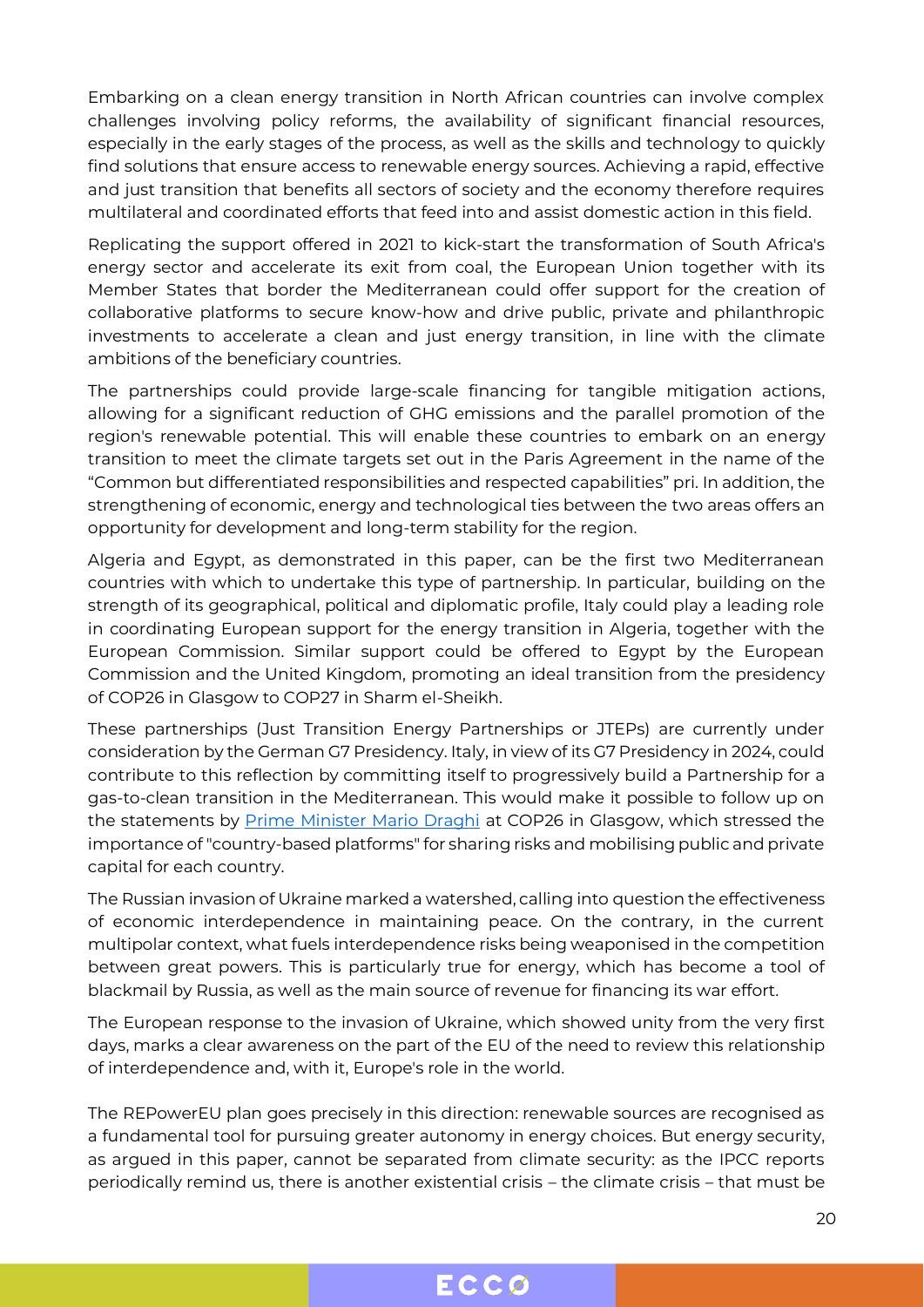addressed with the implementation of a resilience strategy. Through the instrument of the Gas-to-Clean Transition Partnerships in its Southern Neighbourhood, Europe and its Member States have the opportunity to integrate energy security and climate security, while strengthening Europe's role in the world.